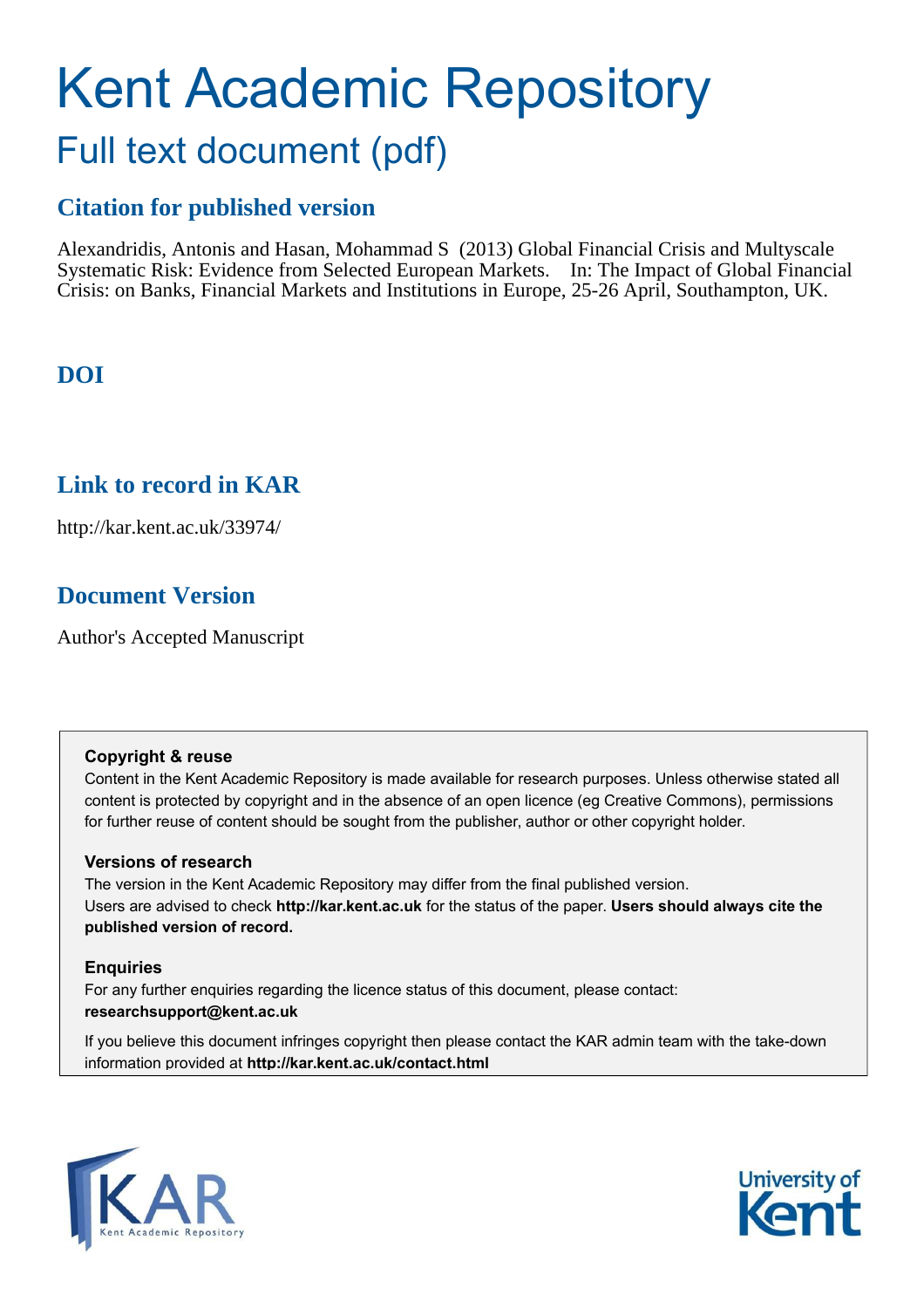#### **Global Financial Crisis and Multiscale Systematic Risk: Evidence from Selected European Markets**

#### **Antonios K. Alexandridis**

Lecturer in Finance University of Kent School of Mathematics, Statistics and Actuarial Science Canterbury, Kent CT2 7NF UK E-mail: [A.Alexandridis@kent.ac.uk](mailto:A.Alexandridis@kent.ac.uk)

**Mohammad S. Hasan** 

Senior Lecturer in Finance Kent Business School University of Kent Canterbury, Kent CT2 7PE UK E-mail: [M.S.Hasan@kent.ac.uk](mailto:M.S.Hasan@kent.ac.uk)

**Abstract.** There is tremendous interest among financial analysts, researchers, policy makers and the general public regarding the impact of the recent United States subprime crisis on the global financial markets ensued by a prolonged and deep global recession. In this paper, we are investigating the impact of the crisis on the stock markets of selected European markets within the framework of Capital Asset Pricing Model. The behavior and performance of the CAPM during the pre-crisis, crisis, and two post-crisis periods provides a convenient and powerful framework for an empirical assessment of the impact of the crisis on the European stock markets. Given the mixed results regarding the inference about the CAPM and betas, and the multi-scale nature of the systematic risk, in this paper, we have employed a recent and powerful method to estimate the systematic risk of CAPM using wavelet analysis to examine the meteor shower effects of the global financial crisis on selected European stock markets. Our results support the CAPM at medium scales, however, the behavior of beta is different for the two groups. Finally, the *VaR* was estimated at different time-scales for the four time-periods. Our results indicate that for all periods the risk is concentrated at higher frequencies (lower scales) of the data. Moreover, the *VaR* was increased for all countries during the crisis and the two post-crisis periods however the difference between the two groups is evident.

**Keywords:** wavelet analysis, CAPM, value at risk, global financial crisis, systematic risk

<span id="page-1-0"></span>Paper prepared for the international conference on 'The impact of Global Financial Crisis: on Banks, Financial Markets and Institutions in Europe', to be held during April 25-26, 2013 at the University of Southampton, UK.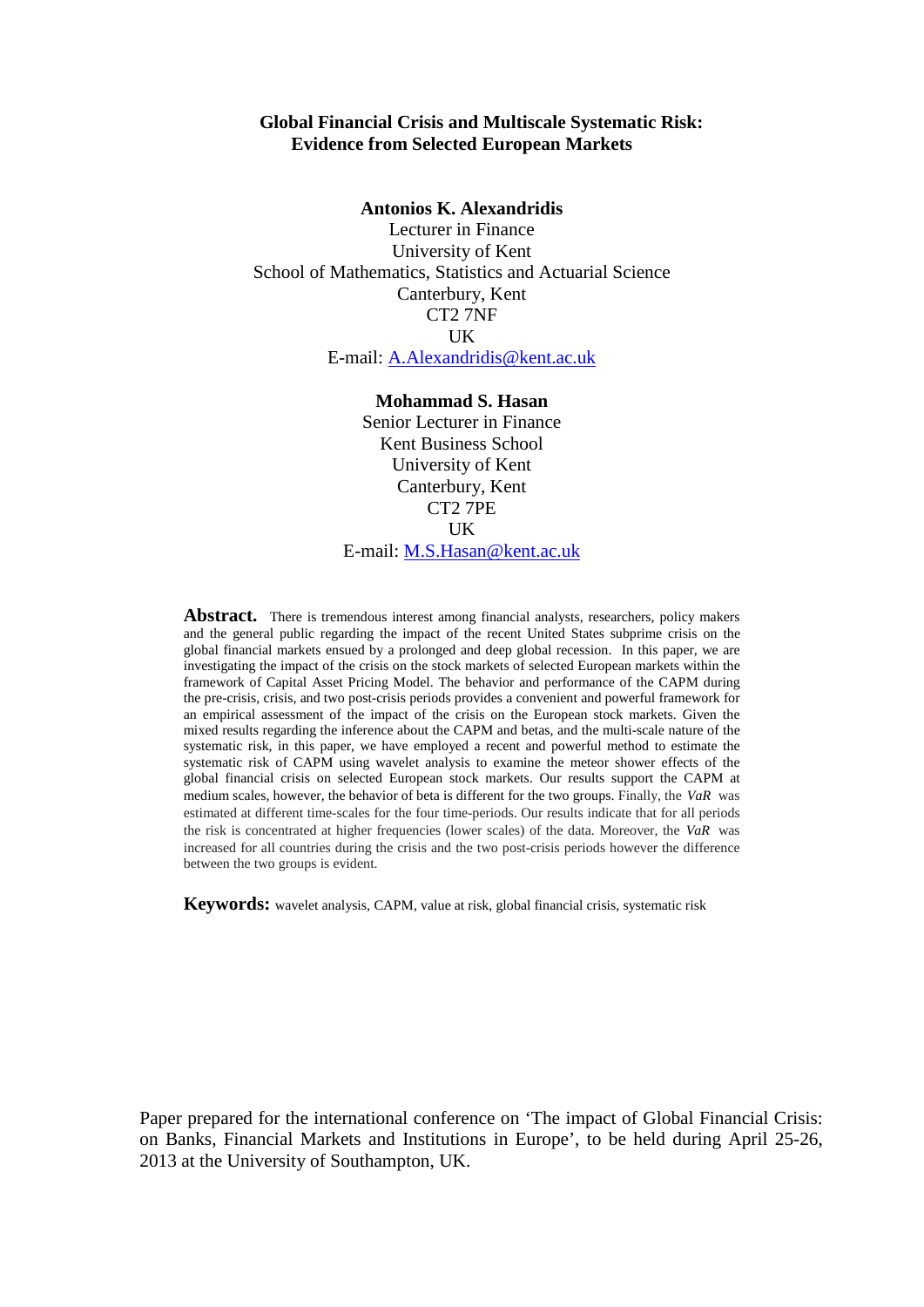#### **1. Introduction**

<u>.</u>

There is tremendous interest among financial analysts, researchers, policy makers and the general public regarding the impact of the recent United States subprime crisis on the global financial markets ensued by a prolonged and deep global recession. The global financial crisis in 2008-2009 triggered by the subprime crisis led to a progressive deterioration of the investment situation and financial climate around the globe, in general, and European economies in particular.

Although the major financial US institutions, such as New Century Financial, US holding of HSBC, and the world's top five investment banks suffered huge losses in the subprime mortgage and collateralized debt obligation (CDO) transactions by summer 2007, the world financial system observed a period of relative calm with some optimism regarding the outcome of the ongoing crisis until the eight months of 2008. The subprime mortgage crisis eventually erupted when first, major US financial firms, such as Lehman Brothers and AIG and then European financial institutions, such as Northern Rock, Fortis, Dexia, and a number of Icelandic banks showed signs of insolvency.<sup>[1](#page-1-0)</sup> The crisis exposed the inherent vulnerabilities, systemic risks and a catalogue of regulatory failures in the global financial services industries. The crisis then expanded in magnitude, and a full-scale turmoil ensued in financial markets, buffeting many developed and emerging economies. The meltdown of the subprime crisis of 2007 exerted a meteor showers effect across the world's stock market by the fourth quarter of the 2008. In the last quarter of 2008, the stock markets of both developed and emerging economies experienced large decline in prices of securities.

In this paper, we are investigating the impact of the crisis on the stock markets of selected European markets, such as France, Germany, Greece, Italy, Netherlands, Portugal, Spain and the United Kingdom within the framework of Capital Asset Pricing Model (CAPM). The stock exchanges of these countries represent major exchanges within the European Union (EU) in terms of both market capitalisation and trading volume. The behavior and performance of the CAPM during the pre-crisis, crisis, and two post-crisis periods provides a convenient and powerful framework for an empirical assessment of the impact of the crisis on the European stock markets.

<span id="page-2-0"></span>Since the seminal contribution made by [Sharpe \(1964\)](#page-23-0) and [Lintner \(1965\)](#page-23-1), the notion and significance of the CAPM has spawned considerable research at both theoretical and empirical levels that span almost six decades. According to CAPM, in a perfect capital market, the excess return of a stock or a portfolio of stocks (return over the riskless rate of return) should move in proportion to the market premium (market return over the riskless rate of return). The proportionality factor known as 'beta'  $(\beta)$  captures the 'systematic risk' of the market. Although early research during the 1970s is supportive to the theoretical prediction of the CAPM, later studies during the 1980s and 1990s yield mixed results. Empirical research aimed at testing the validity of the CAPM progressed and expanded through several distinct strands. [Gençay](#page-23-2) *et al.* (2005) succinctly summarized those issues as: the stability of beta over time, borrowing constraints, the impact of structural change and regime switches, the effect of world markets and volatility, non-synchronous data issues, time horizons of investors and the impact of return interval.

<span id="page-2-1"></span>Previous studies suggest that empirical validity of CAPM appears to depend on the return interval chosen albeit with mixed results. For example, studies of [Kothari](#page-23-3)

<sup>&</sup>lt;sup>1</sup> The mortgage financial crisis usually starts from the August 1, 2007 and ends until July 31, 2009.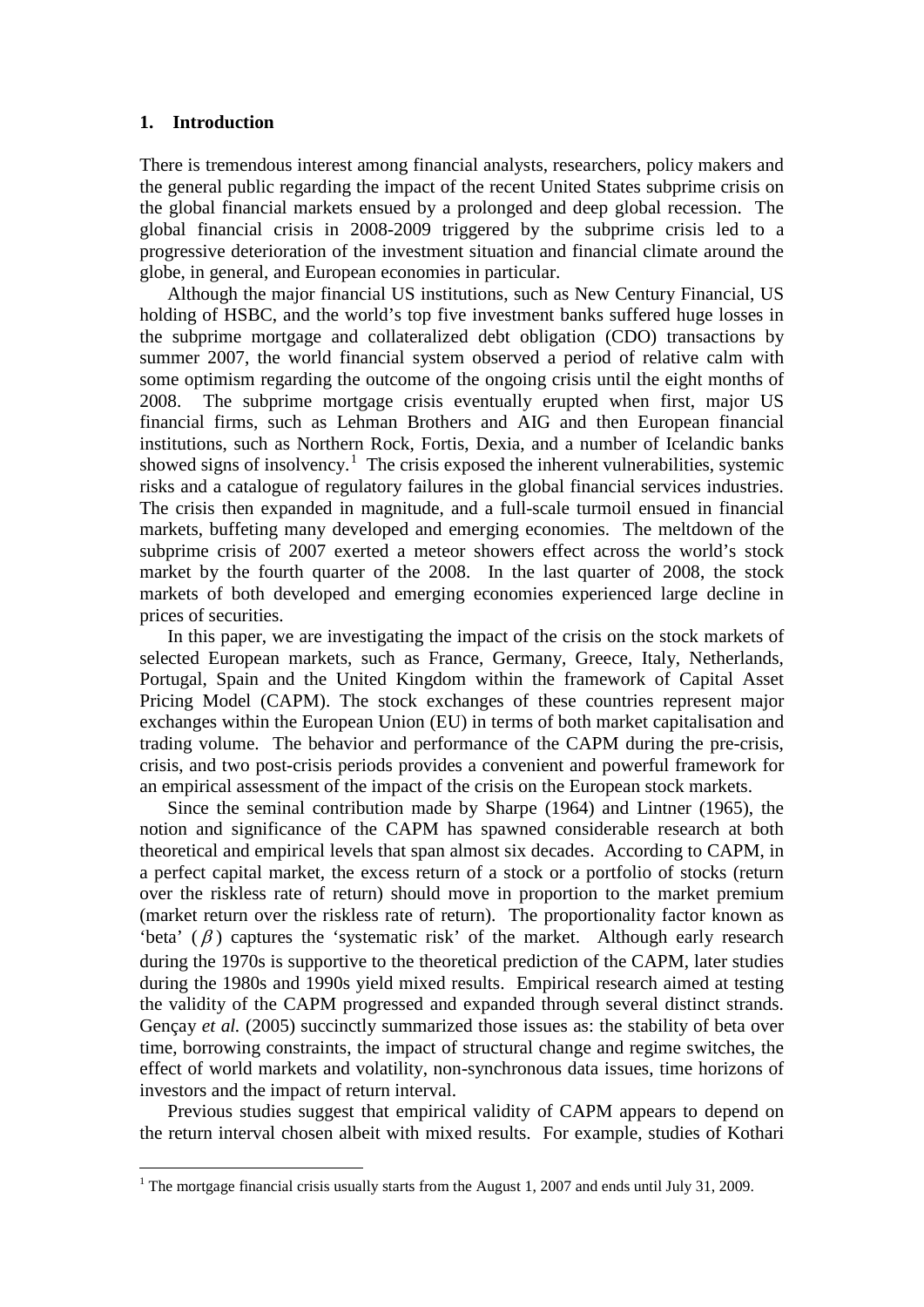*et al.* [\(1995\)](#page-23-3), and Handa *et al.* [\(1993\)](#page-23-4) show that  $\beta s$  from annual returns produce stronger relation between beta and average return than  $\beta s$  from monthly return. [Frankfurter](#page-22-0) *et al.* (1994) contend that the mean and variance of  $\beta$  increases from daily returns to yearly returns. A study by Brailsford  $& \text{Faff } (1997)$  suggests that CAPM is rejected when daily returns data is used, while CAPM is accepted when weekly returns data is used. In contrast, [Fama & French \(1996\)](#page-22-2) show that annual and monthly  $\beta$ s produce the same inference about  $\beta$  premium.<sup>[2](#page-2-1)</sup>

Given the mixed results regarding the inference about the CAPM and  $\beta$ s, and the multi-scale nature of the systematic risk, in this paper, we have employed a recent and powerful method to estimate the systematic risk of CAPM using wavelet analysis (WA) to examine the meteor shower effects of the global financial crisis on selected European stock markets. WA provides a powerful and appropriate platform to investigate the multi-scale behaviour of beta at different time horizons in frequency domain framework.

Our analysis is also motivated by [Fernandez \(2006\)](#page-22-3), Gencay *et al.* (2005), Masih *et al.* (2010), and Norsworthy *et al.* (2000), among others, who advocate the incorporation of different time scales using a framework of the WA in the empirical reassessment of CAPM. As Masih *et al.* (2010) contend, the security market consists of thousands of traders and investors with different time horizons and strategies in their mind regarding the investment decision. Owing to different decision-making time horizons and strategies, among investors, the true dynamics of the relationship between stock returns and risk factors is likely to vary depending on the time horizon of the investors. In addition, even if investors agree on a well-diversified portfolio to be the proxy of market portfolio, their perception and measurement of the portfolio risk will not be the same. In this circumstance, financial analysts need to examine the behaviour of systematic risk using a framework of different time scales or horizons in decision making process. Furthermore, [Fernandez \(2006\)](#page-22-3) recommends the use of wavelet method as a suitable alternative to GARCH and GARCH-in-mean models to study the time-varying beta and time-varying risk premium. The wavelet approach provides a robust result under the conditions of structural break, discontinuity, nonnormality and time-varying volatility.

The rest of the paper is organised as follows. Section [2](#page-2-0) presents the model with a discussion of the methodology. In Section [3](#page-4-0) the dataset is described. A quick introduction of wavelet analysis is provided in Section [4.](#page-5-0) In Section [5](#page-8-0) the computation of the wavelet variance and covariance is presented. The estimation of the Value-at-Risk at different time-scales are presented in Section [6.](#page-10-0) Finally, in Section [7](#page-13-0) we conclude.

#### **2. Estimation of the Capital Asset Pricing Model**

<u>.</u>

The choice of optimal portfolio in investment decision emanates from the consumption-saving-investment decision of representative investor. The choice of the optimal portfolio is a function of both the risk-return possibility curve that is available in the market and the investor's utility function. The OHR is obtained by setting the

<span id="page-3-1"></span><span id="page-3-0"></span> $2$  Several explanations are offered for the interval bias of systematic risk, such as infrequent trading, delays in information processing, increase of standard error of the beta as the return interval is lengthened, disproportionate move of covariance relative to the variance estimate in the measurement of beta, and seasonality. Masih *et al.* (2010) furnished a good discussion on the issue.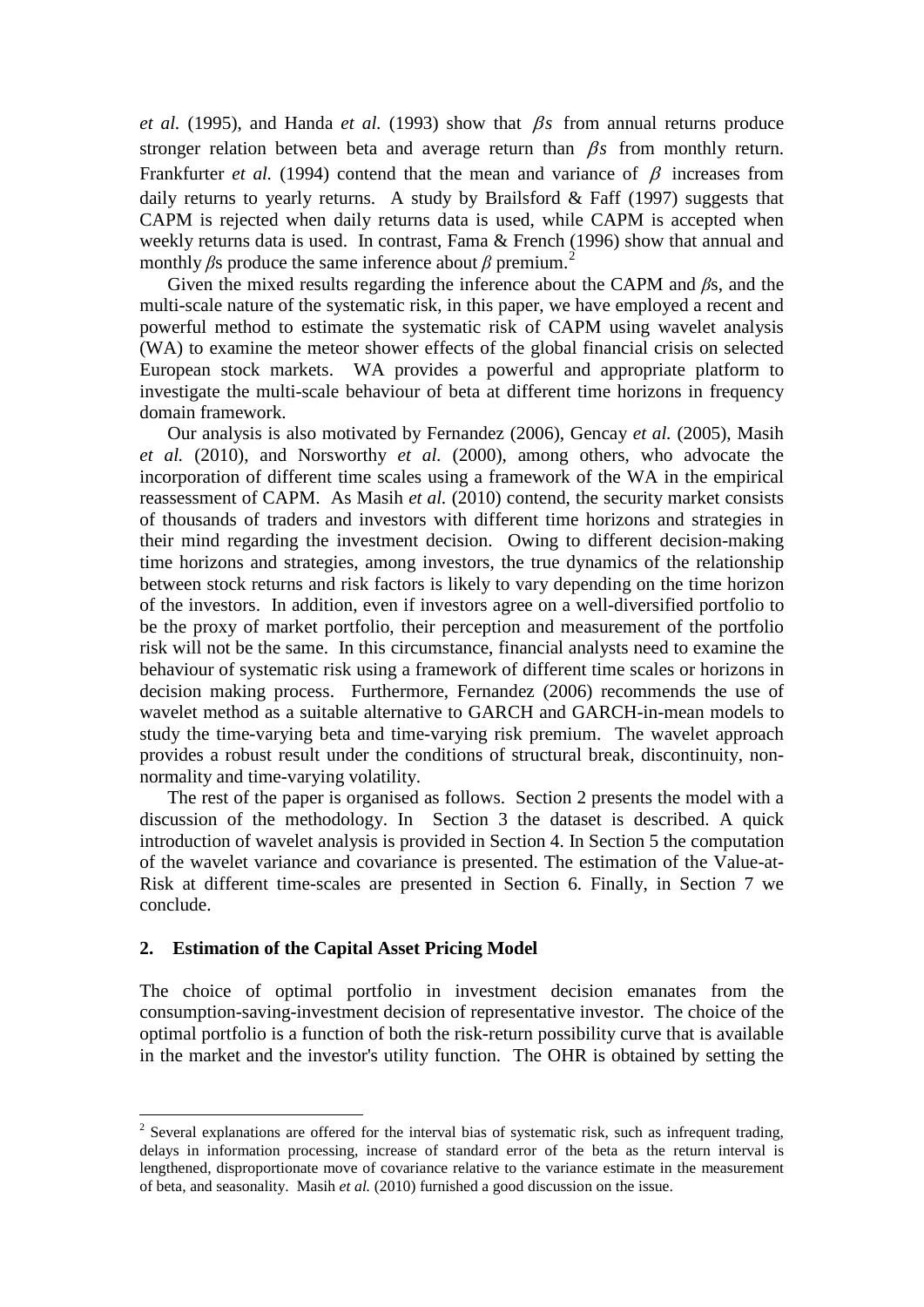investor's subjective marginal rate of substitution (MRS) between risk and return equal to the slope of the risk-return possibility curve.

Both life-cycle and permanent income hypotheses utilize and inter-temporal optimization framework where our finitely-lived representative household is faced with the following problem of maximization<sup>[3](#page-3-0)</sup>:

$$
E_t \sum_{t=1}^{\infty} \left(1+\delta\right)^{-(s-t)} u\left(c_s\right) \tag{1}
$$

subject to

$$
E_t w_s = E_t \left[ \left( 1 + r \right) w_{t-1} + y_s - c_s \right], \quad s = t, t+1, ..., \infty
$$
 (2)

where  $E_t$  denotes mathematical expectations, conditional on all information available at *t*;  $\delta$  signifies rate of subjective time preference;  $u(\cdot)$  implies single-period utility function; variables *c*, *w*, *r* and *y* denote constant-price consumer expenditure, real value of non-human wealth, real rate of interest, and real labor income, respectively.<sup>[4](#page-3-1)</sup>

<span id="page-4-0"></span>Solving the first-order condition for a constrained optimization problem from the corresponding lagrangean function, and after certain manipulation, we may derive the following stochastic Euler equation (see [Gausden & Whitfield \(2000\)](#page-22-4)):

$$
E_{t}u'\Big(c_{t+1}\big(1+\delta\big)/(1+r)\Big)E_{t}u'\Big(c_{t}\Big) \tag{3}
$$

Equation (3) asserts that optimal consumption decision requires marginal utilities of adjacent periods to be proportional to one another. Assuming that consumer can allocate his wealth among  $n-1$  risky assets with an  $r_{i,t}$  rate of return and a riskless asset with a rate of return  $r_{f,t}$ , the resulting first order condition may be rewritten as:

$$
E\big[u'(c_{t+1})\big]E\big[r_{i,t}-r_{f,t}\big]+Cov\big[u'(c_{t+1}),r_{i,t}\big]=0
$$
\n<sup>(4)</sup>

at equilibrium, the return from asset *i* must satisfy the following equation

$$
E\left[r_{i,t}\right] = r_{f,t} - \frac{Cov\left[u'\left(c_{t+1}\right), r_{i,t}\right]}{E\left[u'\left(c_{t+1}\right)\right]}
$$
\n
$$
\tag{5}
$$

If we further assume that the return of a benchmark market portfolio (proixed by market index) is inversely related with the marginal utility of consumption in the next period, so that:

$$
u'(c_{t+1}) = -\gamma r_{m,t} \tag{6}
$$

for some positive *け*.

<u>.</u>

<sup>3</sup> This part draws extensively from Gencay *et al* (2005) and Gausden and Winfield (2000).

<span id="page-4-1"></span><sup>&</sup>lt;sup>4</sup> In the model specification, variables are expressed in real terms as we assume that consumer does not suffer from money illusion.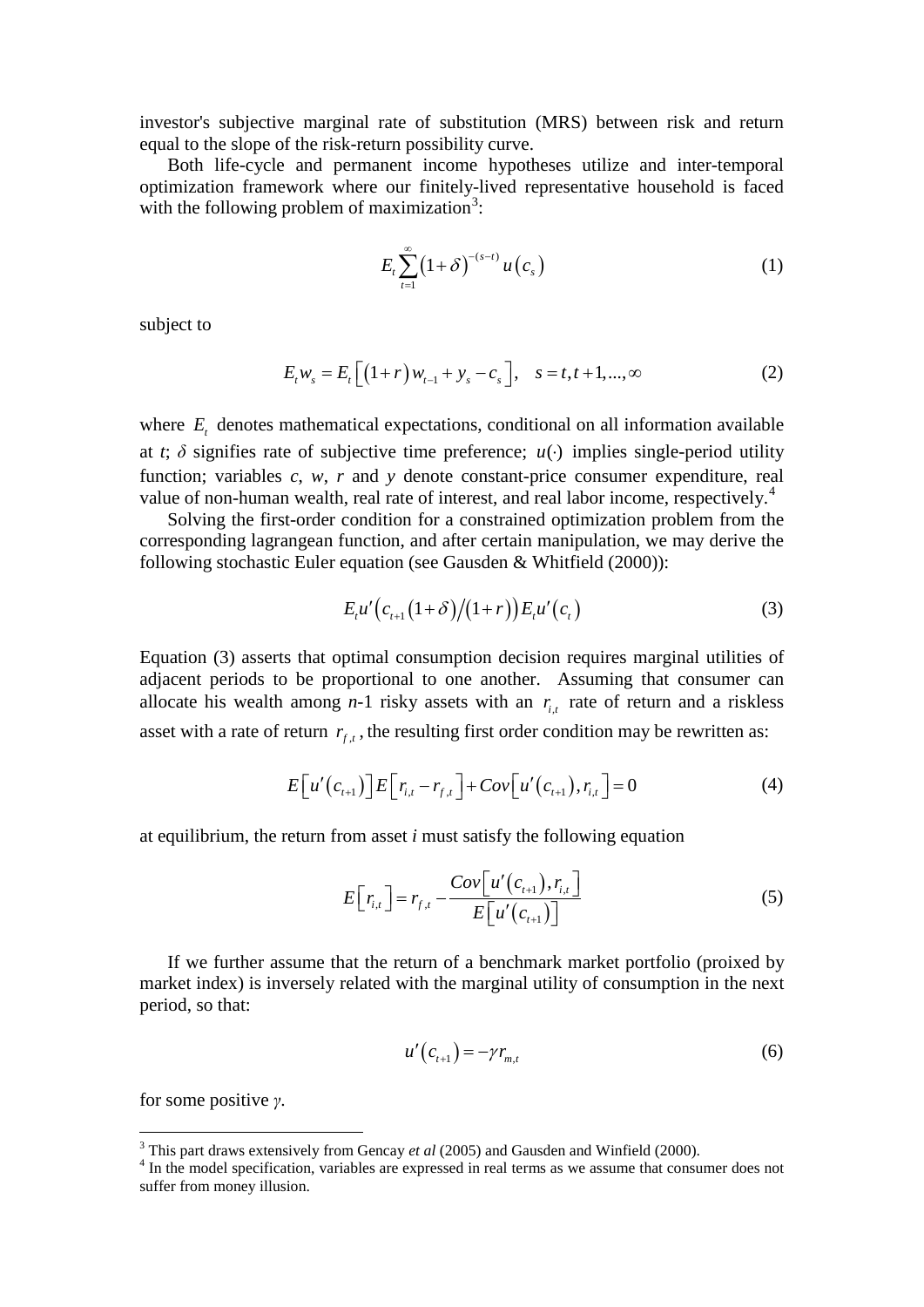It follows that  $Cov[u'(c_{t+1}), r_{i,t}] = \gamma Cov[r_{i,t}, r_{m,t}]$  and allows us to rewrite equation ([5](#page-4-1)) after certain manipulation as<sup>5</sup>:

$$
E\left[r_{i,t}\right] = r_{f,t} \quad \frac{Cov\left[r_{i,t}, r_{m,t}\right]}{\sigma_m^2} \left[E\left[\mathbf{F}_{m,t}\right] \quad r_{f,t}\right] \tag{7}
$$

Equation (7) in estimable form yields the widely presented testing equation for the Capital Asset Pricing Model:

$$
r_{i,t} - r_{f,t} = \beta (r_{m,t} - r_{f,t}) + \varepsilon_{i,t}
$$
 (8)

From equation (8) the variance of the return on asset *i* is estimated by:

$$
\sigma_i^2 = \beta_i^2 \sigma_m^2 + \sigma_\varepsilon^2 \tag{9}
$$

#### **3. Data description**

<span id="page-5-0"></span>In this section we will focus on estimating the CAPM at different time-scales. We are investigating the impact of the crisis on the stock markets of eight European markets. The selected markets are distinguished in two groups. The first group consists of four countries that at the moment they face a lot of uncertainty and they are under a rescue program and under the supervision of the International Monetary Fund (IMF) and/or the European Central Bank (ECB). These countries are: Portugal, Italy, Greece and Spain. On the other hand, the second group consists of four countries where traditionally their economies are considered strong and stable. These countries are: Germany, Netherlands, UK and France. The selected countries represent major exchanges within the EU in terms of both market capitalisation and trading volume.

Our data set includes the daily values of the main stock index in each country from 01/06/2005 to 10/09/2012 as well as the daily stock prices of the stocks that constitute each index. The eight indices are the following: AEX25 from Netherlands, FTSE/ATHEX 20 from Greece, CAC 40 from France, DAX 30 from Germany, FTSE 100 from UK, IBEX 35 from Spain, MIB 40 from Italy and PSI 20 from Portugal.

In our analysis, only the stocks that survive for the whole sample period are analyzed. Hence, this results to 23 stocks from Netherlands, 19 from Greece, 37 from France, 87 from UK, 26 from Germany, 32 from Italy and 15 from Portugal.

As it is already mentioned, in this study we estimate the beta of a risky asset at different time-frequencies. Moreover, in this study we repeat our analysis in different time-periods in order to obtain an estimate of the impact of the crisis in the systematic risk in these markets.

More precisely, our data set is split in different 4 periods. The first data set corresponds to the pre-crisis period and includes daily stock values from 01/06/2005- 31/07/2007. The second data set represents the crisis period and it is the dataset ranges from 01/08/2007-30/09/2009. The third data set represent the post-crisis period in USA and the beginning of the crisis in Europe, 01/10/2009-30/11/2011. Finally, there is fourth data set from 01/12/2011-10/09/2012 that represents the current situation in Europe. Finally, our analysis is repeated in the whole time period, from

 5 For a detailed derivation, see Gencay *et al.* (2005).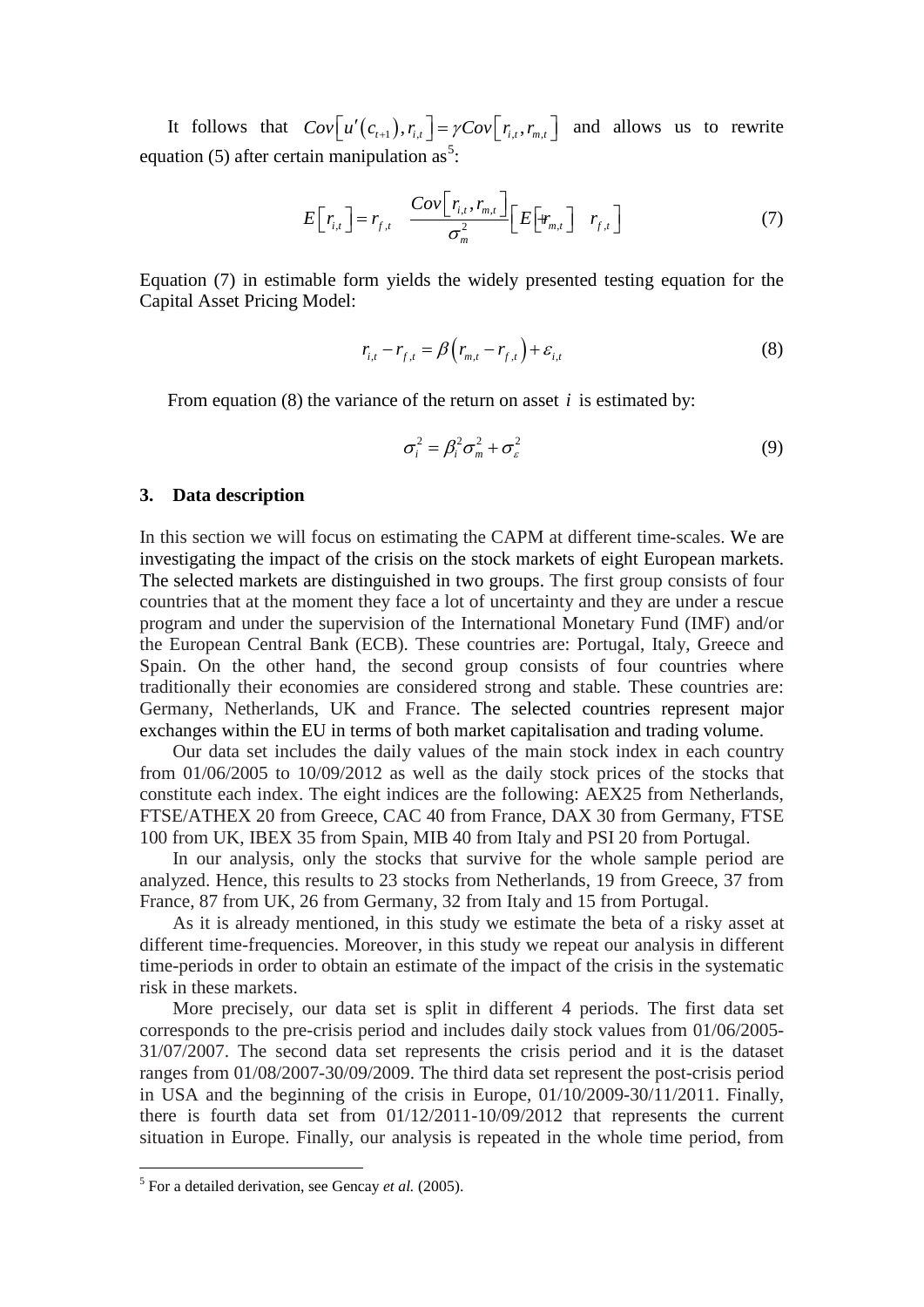01/06/2005-10/09/2012, in order to have a complete evaluations and empirical assessment of the impact of the crisis on the European stock markets

Daily return series for each stock as well as the market index were collected from each stock market. This results to 564 values for the first sample, 566 for the second, 565 for the third, 203 for the fourth resulting to 1898 values. The daily stock returns  $r_{i,t}$  are calculated using the log-returns formula:

$$
r_{i,t} = \ln\left(\frac{S_{i,t}}{S_{i,t-1}}\right) \tag{10}
$$

where  $S_{i,t}$  is the price of the stock *i* at day *t*. Similar the return of the market index is estimated by:

$$
r_{m,t} = \ln\left(\frac{S_{m,t}}{S_{m,t-1}}\right) \tag{11}
$$

where  $S_{m,t}$  is the value of the index at day  $t$ .

#### **4. Wavelet Analysis**

The attempt to understand complicated time-series by breaking them into basic pieces that are easier to understand is one of the central themes in Fourier analysis. In the framework of Fourier series, complicated periodic functions are written as the sum of simple waves mathematically represented by [sines](http://en.wikipedia.org/wiki/Sine) and [cosines.](http://en.wikipedia.org/wiki/Cosine) More precisely, Fourier Transform (FT) breaks down a signal into a linear combination of constituent sinusoids of different frequencies; hence the FT is decomposition on a frequency by frequency basis.

Fourier analysis performs excellent in the analysis of periodic signals. However, in transforming to the frequency domain, time information is lost. When looking at a FT of a signal, it is impossible to tell when a particular event took place. This is a serious drawback if the signal properties change a lot over time, i.e., if they contain nonstationary or transitory characteristics: drift, trends, abrupt changes, or beginnings and ends of events. These characteristics are often the most important part of a timeseries, and FT is not suited to detecting them, [Zapranis & Alexandridis \(2006\)](#page-24-0).

Trying to overcome the problems from the classical FT, Gabor applied the FT in small time "windows", [Mallat \(1999\)](#page-23-5). Window Fourier Transform (WFT) or Short-Time Fourier Transform (STFT) is an extension of the FT where a symmetric window is used to localize signals in time. The STFT represents a sort of compromise between the time- and frequency-based views of a signal.

Fourier analysis is inefficient in dealing with local behavior of signals. On the other hand Windowed Fourier Analysis is an inaccurate and inefficient tool for analyzing regular time behavior that is either very rapid or very slow relatively to the size of the window, [Kaiser \(1994\)](#page-23-6).

In [Grossmann & Morlet \(1984\)](#page-23-7) instead of the constant window used in WFT, waveforms of shorter duration at higher frequencies and waveforms of longer duration at lower frequencies were used as windows. This method is called WA. WA is an extension of the FT. The fundamental idea behind wavelets is to analyze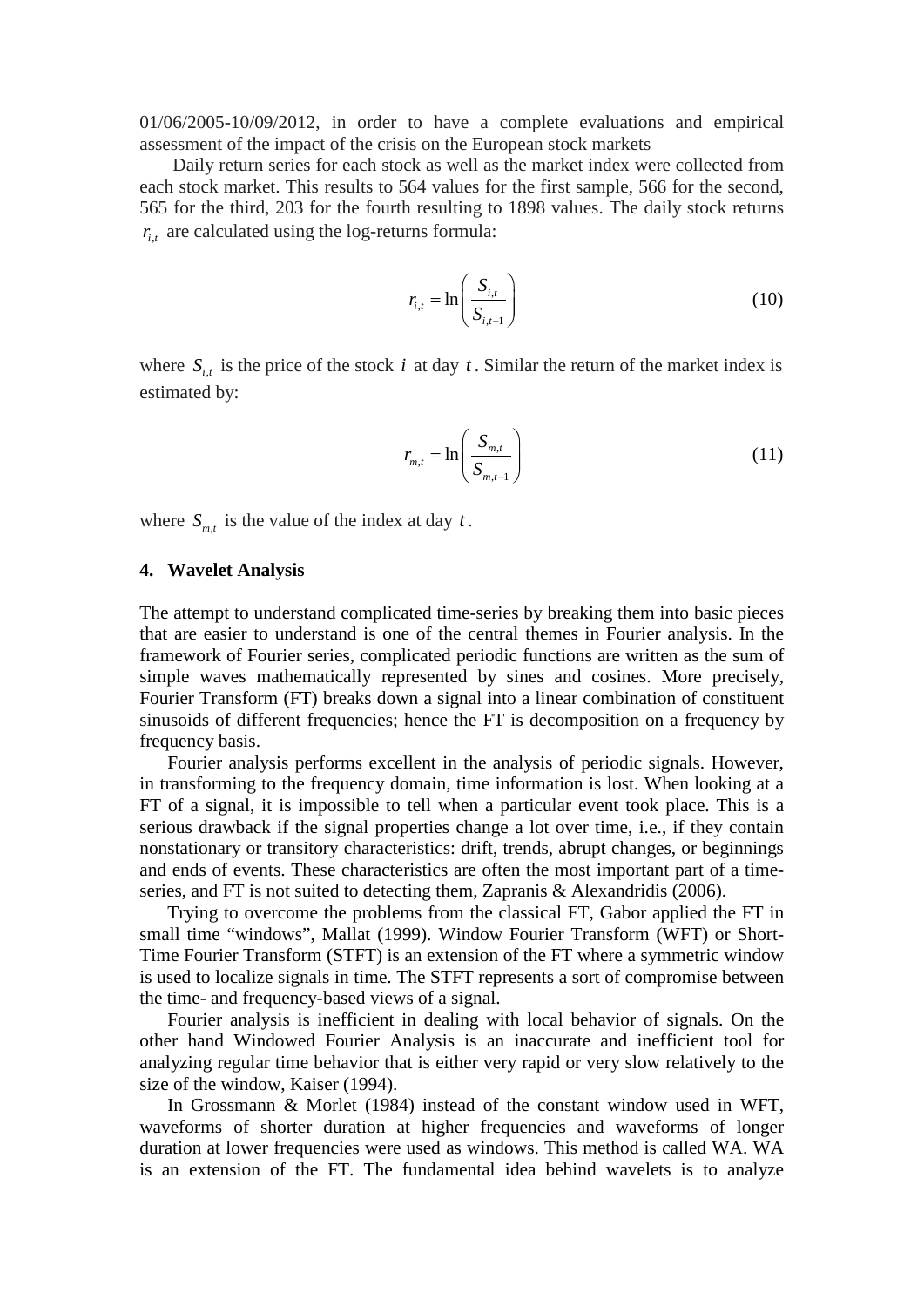according to scale. Low scale represents high frequency while high scales represent low frequency. The wavelet transform (WT) not only is localized in both time and frequency but also overcomes the fixed time-frequency partitioning. This means that the WT has good frequency resolution for low-frequency events and good time resolution for high-frequency events. Hence, the WT can be used to analyze time series that contain nonstationary dynamics at many different frequencies, [Daubechies](#page-22-5)  [\(1992\)](#page-22-5).

WA has proved to be a valuable tool for analyzing a wide range of time-series and has already been used with success in time-series analysis, image processing, signal de-noising, density estimation, signal and image compression and time-scale decomposition. Wavelet techniques are being used in finance, for detecting the properties of quick variation of values.WA is often regarded as a "microscope" in mathematics, Cao *et al.* [\(1995\)](#page-22-6), and it is a powerful tool for representing nonlinearities, [Fang & Chow \(2006\)](#page-22-7).

The daily return time-series are represented by local information such as frequency, duration, intensity and time-position and by global information such as the mean states over different time periods. Both global and local information is needed for a correct analysis of the daily return time-series.

In addition, wavelets have the ability to decompose a signal or a time-series in different levels. As a result, this decomposition brings out the structure of the underlying signal as well as trends, periodicities, singularities or jumps that cannot be observed originally.

WA decomposes a general function or signal into a series of (orthogonal) basis functions, called wavelets, with different frequency and time locations. More precisely, WA decomposes time-series and images into component waves of varying durations, called wavelets. These wavelets are localized variations of a signal, [Walker](#page-24-1)  [\(2008\)](#page-24-1). As illustrated in [Donoho & Johnstone \(1994\)](#page-22-8) the wavelet approach is very flexible in handling very irregular data series. [Ramsey \(1999\)](#page-23-8) also comments that WA has the ability to represent highly complex structures without knowing the underlying functional form, which is of great benefit in economic and financial research. A particular feature of the analyzed signal can be identified with the positions of the wavelets into which it is decomposed. Recently an increasing number of studies apply WA in order to analyze financial time series, [Alexandridis & Zapranis \(2012\)](#page-22-9), [Fernandez \(2006\)](#page-22-3), [Fernandez \(2005\)](#page-22-10), [Gençay](#page-23-9) *et al.* (2003), [\(2005\)](#page-23-2), He *et al.* [\(2012\)](#page-23-10), [In & Kim \(2006a\)](#page-23-11), [In & Kim \(2006b\)](#page-23-12), [\(2007\)](#page-23-13), [Kim & In \(2005\)](#page-23-14), [\(2007\)](#page-23-15), [Maharaj](#page-23-16) *et al.* [\(2011\)](#page-23-16), Masih *et al.* [\(2010\)](#page-23-17), [Norsworthy](#page-23-18) *et al.* (2000), [Rabeh & Mohamed \(2011\)](#page-23-19), [Ramsey \(1999\)](#page-23-8), [Rua & Nunes \(2012\)](#page-23-20), [Yousefi](#page-24-2) *et al.* (2005), [Zapranis & Alexandridis](#page-24-3)  [\(2008\)](#page-24-3), [\(2009\)](#page-24-4), [\(2011\)](#page-24-5).

A wavelet  $\psi$  is a waveform of effectively limited duration that has an average value of zero. The WA procedure adopts a particular wavelet function, called a *mother wavelet*. A *wavelet family* is a set of orthogonal basis functions generated by dilation and translation of a compactly supported *scaling function*, φ (or *father wavelet*), and a *wavelet function*, <sup>ψ</sup> (or mother wavelet).

The father wavelets  $\varphi$  and mother wavelets  $\psi$  satisfy:

$$
\int \varphi(t)dt = 1\tag{12}
$$

$$
\int \psi(t)dt = 0 \tag{13}
$$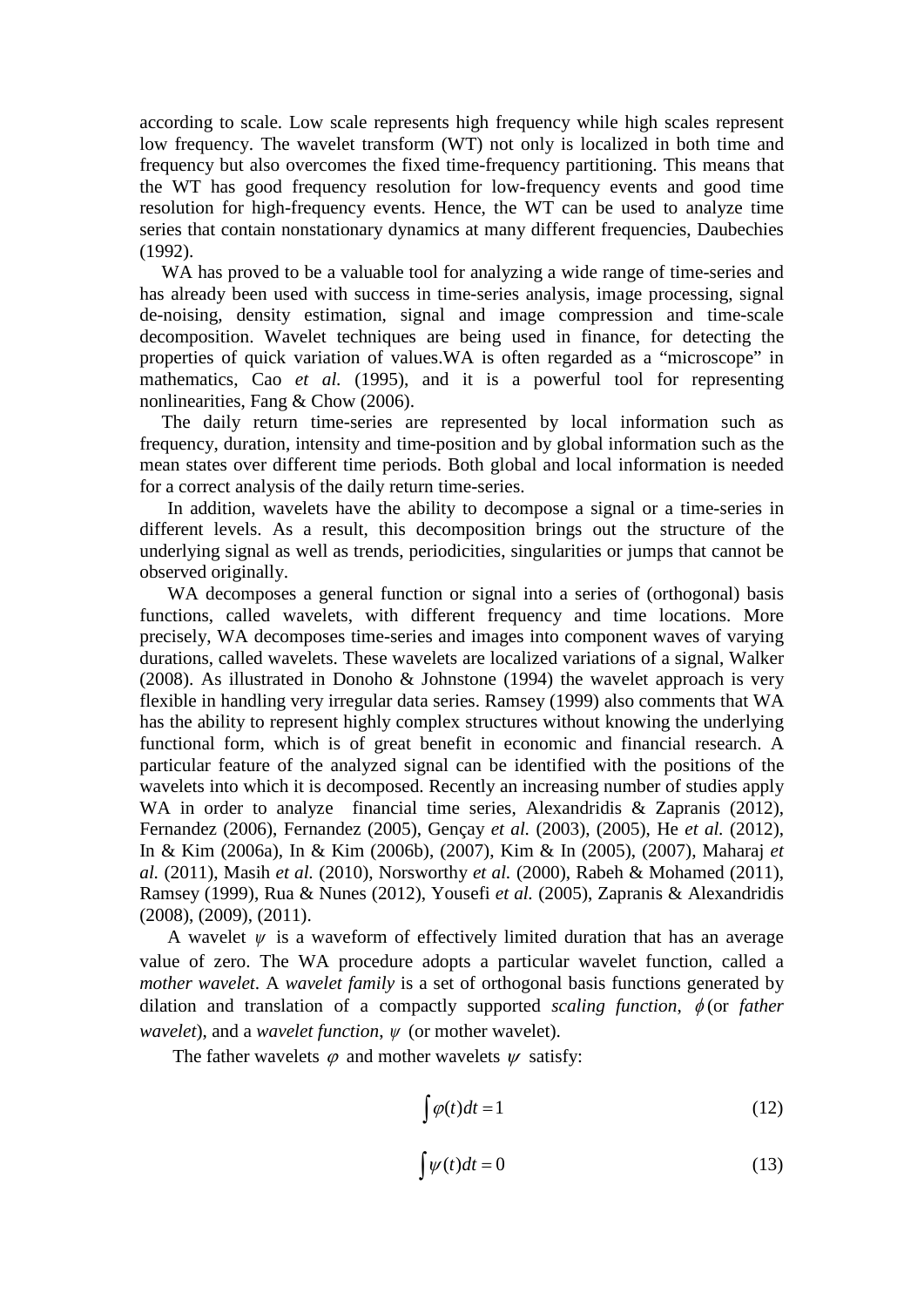The wavelet family consists of *wavelet children* which are dilated and translated forms of a mother wavelet:

$$
\psi_{a,b}\left(t\right) = \frac{1}{\sqrt{a}}\psi\left(\frac{t-b}{a}\right) \tag{14}
$$

where, *a* is the *scale* or *dilation* parameter and *b* is the *shift* or *translation* parameter.

The value of the scale parameter determines the level of stretch or compression of the wavelet. The term  $1/\sqrt{a}$  normalizes  $\|\psi_{a,b}(t)\|=1$ . In most cases, we will limit our choice of *a* and *b* values by using a discrete set, because calculating wavelet coefficients at every possible scale is computationally intensive. Temporal analysis is performed with a contracted high-frequency version of the mother wavelet, while frequency analysis is performed with a dilated, low-frequency version of the same mother wavelet. In other words, while Fourier analysis consists of breaking up a signal into sine waves of various frequencies, WA is the breaking up of a signal into shifted and scaled versions of the original (or *mother*) wavelet, Misiti *et al.* [\(2009\)](#page-23-21).

#### **4.1. Maximal Overlap Discrete Wavelet Transform**

In this study we use the Maximal Overlap Discrete Wavelet Transform (MODWT). The MODWT is an extension of the classical discrete wavelet transform (DWT) that has many desirable properties, [Gençay](#page-22-11) *et al.* (2002), [Percival & Walden \(2000\)](#page-23-22), [In &](#page-23-13)  [Kim \(2007\)](#page-23-13). First, the MODWT can handle any sample size of the data. Second, the MODWT does not suffer from sensitivity to the choice of a starting point for a time series. More precisely, in MODWT both wavelet and scaling coefficients are invariant to circularly shifting the original time series. Third, the detains and smooth coefficients of a MODWT MRA are associated with zero phase filters. Hence, it is possible to align features in the MRA with the original time-series. Finally, the wavelet variance estimator is asymptotically more efficient that the same estimator based on the DWT. However, on the other hand the MODWT is more computational expensive than the classical DWT.

So far, the MODWT was successfully applied in many studies in finance. In [In &](#page-23-11)  [Kim \(2006a\)](#page-23-11) and [In & Kim \(2006b\)](#page-23-12) the MODWT was applied in the estimation of the hedge ratio while it was used in the estimation of the International CAPM in In & [Kim \(2007\)](#page-23-13). The estimation of the systematic risk was studied in [Gençay](#page-22-11) *et al.* [\(2002\)](#page-22-11), [Gençay](#page-23-2) *et al.* (2005), Masih *et al.* [\(2010\)](#page-23-17) and [Rabeh & Mohamed \(2011\)](#page-23-19). In [Maharaj](#page-23-16) *et al.* (2011) a comparison is made of developed and emerging equity market return volatility at different time scales. In [Kim & In \(2007\)](#page-23-15) the relationship between changes in stock prices and bond yields in the G7 countries was studied. Finally, in Kim  $\&$  In (2005) the relationship between stock returns and inflation is examined using the MODWT.

<span id="page-8-0"></span>In this study the LA8 (Least Asymmetric of length 8) wavelet transform filter is used. Our analysis is performed in 5 levels of the decomposition and the reflection method was used for the boundary conditions.

A time-series  $f(t)$  can be written as a linear combination of wavelet functions as follows: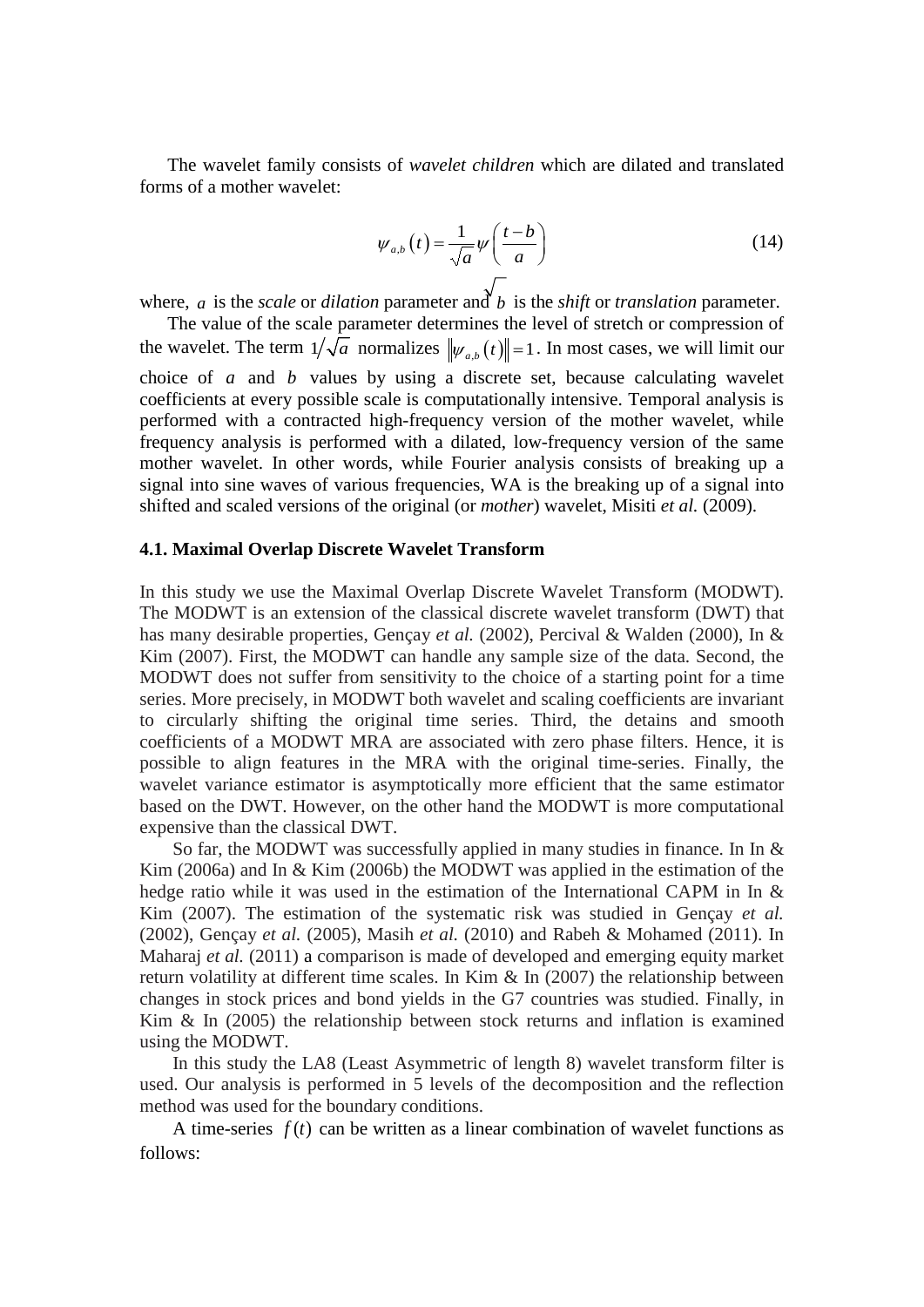$$
f(t) \approx \sum_{k} s_{J,k} \varphi_{J,k}(t) + \sum_{k} d_{J,k} \psi_{J,k}(t) + \sum_{k} d_{J-1,k} \psi_{J-1,k}(t) + \dots + \sum_{k} d_{1,k} \psi_{1,k}(t) \tag{15}
$$

where *J* is the number of scales and *k* indicates the  $k^{th}$  coefficient. Following the notations from [Fernandez \(2006\)](#page-22-3) the wavelet transform coefficients  $s_{j,k}$ ,  $d_{j,k}$ , ...,  $d_{1,k}$ can be approximated by the following integrals:

$$
s_{J,k} \approx \int \varphi_{J,k}(t) f(t) dt, \ \ j = 1, 2, ..., J \tag{16}
$$

$$
d_{J,k} \approx \int \psi_{J,k}(t) f(t) dt, \ \ j = 1, 2, ..., J \tag{17}
$$

The functions  $\varphi_{j,k}$  and  $\psi_{j,k}$  are the approximating wavelet functions and are given by:

$$
\varphi_{j,k} = 2^{-j/2} \varphi \left( \frac{t - 2^j k}{2^j} \right) \tag{18}
$$

$$
\psi_{j,k} = 2^{-j/2} \psi\left(\frac{t-2^j k}{2^j}\right) \tag{19}
$$

By setting

$$
S_J(t) = \sum_{k} s_{J,k}(t) \varphi_{J,k}(t)
$$
\n(20)

$$
D_J(t) = \sum_k d_{J,k}(t) \psi_{J,k}(t)
$$
\n(21)

the original time-series can be reconstructed:

$$
f(t) \approx S_J(t) + D_J(t) + D_{J-1}(t) + \dots + D_1(t)
$$
\n(22)

This reconstruction is known as Multi-resolution analysis (MRA). MRA is applied in order to reconstruct the original time-series from the wavelet and scaling coefficients. The elements of  $S_j$  are related to the scaling coefficients at the maximal scale and therefore represent the smooth components of  $f(t)$ . The elements of  $D_j$  are the detail (or rough) coefficients of  $f(t)$  at scale  $j$ .

#### **5. Computation of Wavelet Variance and Covariance**

In order to estimate the wavelet-variance, the variance must be split it in various parts, each one representing the variance at each scale. This wavelet-variance analysis shows us which scales are contributing significantly to the overall variability of the time-series, [Percival & Walden \(2000\)](#page-23-22). Suppose a stationary process *X* , then the variance  $\sigma_x^2$  is given by: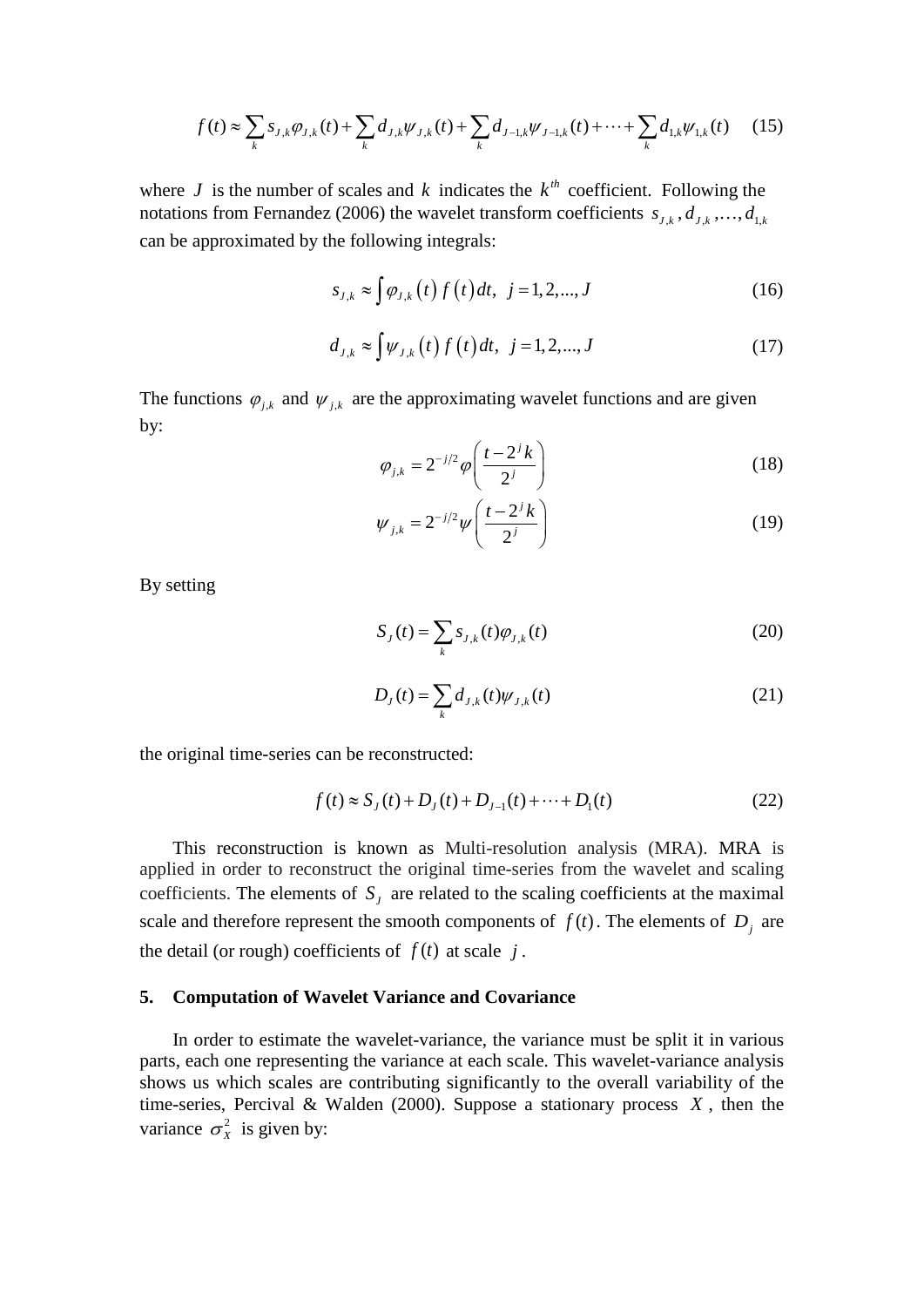$$
\sigma_X^2 = \sum_{j=1}^{\infty} \nu_x^2 \left( \tau_j \right) \tag{23}
$$

where  $v_x^2(\tau_j)$  is the wavelet variance for scale  $\tau_j$ . As it is mentioned in [Fernandez](#page-22-3) [\(2006\)](#page-22-3) and Masih *et al.* [\(2010\)](#page-23-17), equation (23) is analogous to the relationship between the variance of a stationary process and its spectral density function.

$$
\sigma_X^2 = \int_{-1/2}^{1/2} S_X(f) df
$$
 (24)

Following [Gençay](#page-22-11) *et al.* (2002), an unbiased estimator of the wavelet variance is given by:

$$
\hat{\nu}_X^2(\tau_j) = \frac{1}{\tilde{N}_j} \sum_{t=L_j-1}^{N-1} \tilde{d}_{j,t}^2
$$
\n(25)

where  $\tilde{d}^2_{j,t}$  is the MODWT wavelet coefficients at scale  $\tau_j$ , *n* is the sample size,  $L_j = (2^j - 1)(L-1) + 1$  is the length of the scale  $\tau_j$  wavelet filter and  $\tilde{N}_j = N - L_j + 1$ is the number of the MODWT coefficients unaffected by the boundary and *L* is the width of the wavelet filter.

Similarly, an unbiased estimator of the wavelet-covariance between two timeseries *X* and *Y* is given by:

$$
\hat{\nu}_{XY}^2(\tau_j) = \frac{1}{\tilde{N}_j} \sum_{t=L_j-1}^{N-1} \tilde{d}_{j,t}^{(X)} \tilde{d}_{j,t}^{(Y)} \tag{26}
$$

Since, the wavelet variance and wavelet covariance are known, under the CAPM the wavelet beta estimator for asset  $i$  at scale  $j$  is defined as:

$$
\hat{\beta}_i(\tau_j) = \frac{\hat{\upsilon}_{R_i R_m}^2(\tau_j)}{\hat{\upsilon}_{R_m}^2(\tau_j)}
$$
\n(27)

<span id="page-10-0"></span>where  $\hat{v}_{R_i R_m}^2(\tau_j)$  is the wavelet covariance of asset *i* and the market portfolio at scale *j*, and  $\hat{\nu}_{R_m}^2(\tau_j)$  is the wavelet variance of the market portfolio at scale *j*. Following [Fernandez \(2005\)](#page-22-10) and Masih *et al.* [\(2010\)](#page-23-17) the wavelet  $R^2$  estimator for asset *i* at scale *j* is given by:

$$
R_i^2(\tau_j) = \hat{\beta}_i^2(\tau_j) \frac{\hat{\nu}_{R_m}^2(\tau_j)}{\hat{\nu}_{R_i}^2(\tau_j)}
$$
(28)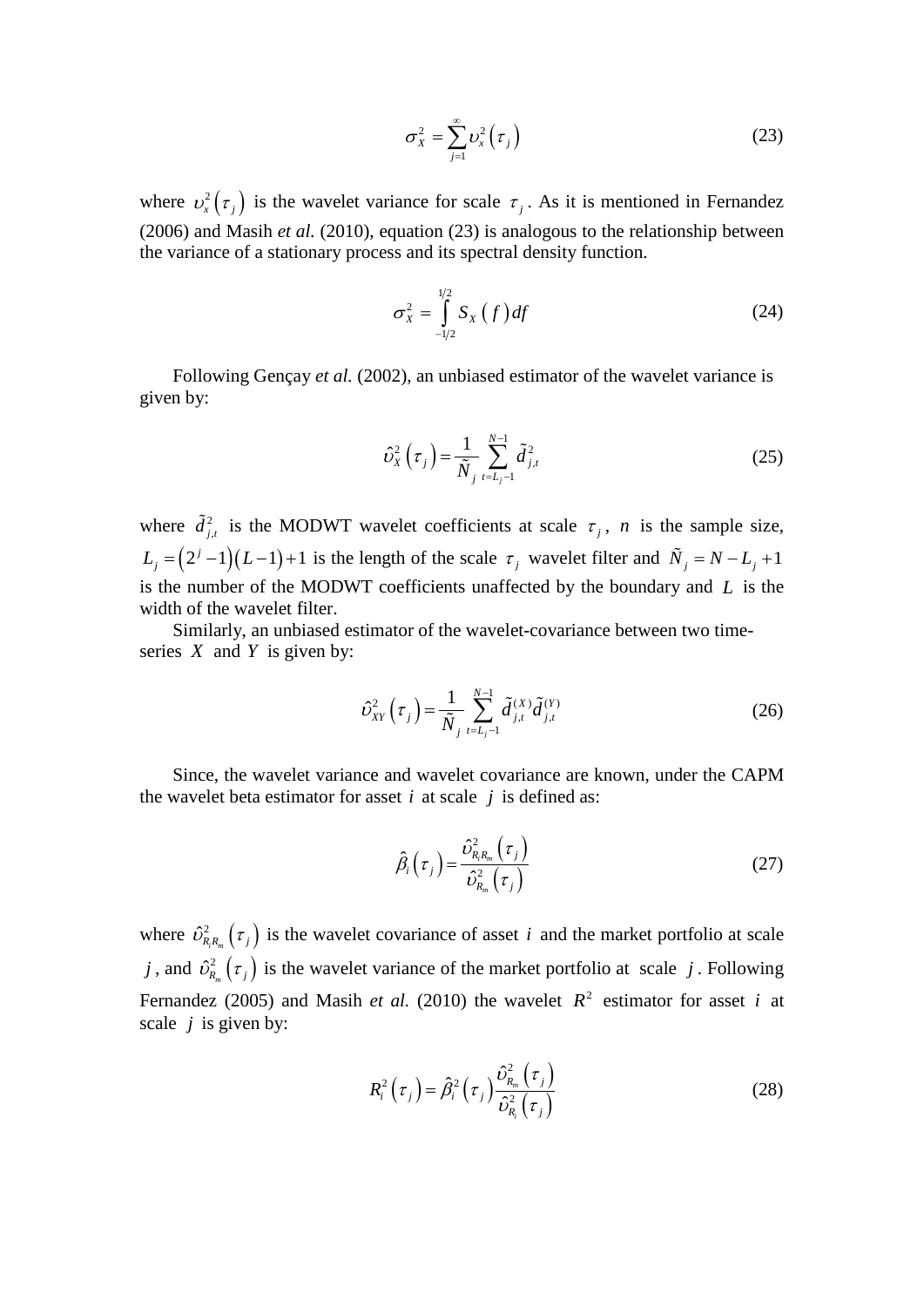In [Table 1](#page-15-0) to [Table 5](#page-19-0) the beta and  $R^2$  at each scale *j* are presented. Furthermore, in the last two columns of [Table 1](#page-15-0) to [Table 5](#page-19-0) the beta and  $R^2$  from the raw data are presented. The average beta and the average  $R^2$  at each scale is presented for each country.

In [Table 1](#page-15-0) the results for the pre-crisis period are presented. It is clear that the linear relationship between an individual stock and the market portfolio becomes stronger as the scale increases. However, in most cases a slight decrease is observed at scale 5. In other words the maximum values of beta and  $R^2$  are observed in scales 3 and 4. Our results are in line with [Gençay et al. \(2005\)](#page-23-2), [Masih et al. \(2010\)](#page-23-17) and [Fernandez \(2006\)](#page-22-3). The results for all countries are similar. The mean betas in each scale is around 1 and increases in higher scales. Similarly, the  $R^2$  increases as the scale increases. The  $R^2$  ranges from 0.12 at scale 1 in Portugal to 0.47 in scale 5 in Spain. The lower values of  $R^2$  are observed in Portugal, Netherlands and Greece while the highest values are observed in Spain, Germany and France.

Our analysis in [Table 2](#page-15-1) reflects the results during the in-crisis period. The results are similar as in the pre-crisis period. However, a closer inspection of [Table 2](#page-15-1) reveals that both betas and  $R^2$  are increased for every country. The lower values of  $R^2$  were observed in Germany and UK, 0.37 and 0.38 respectively, while the  $R^2$  for the remaining countries are over 0.40 and up to 0.53 in Spain. In addition, in contrast to the remaining countries, the beta in Greece decreases 0.83 at scale 1 to 0.81 at scale 4 and then goes up to 0.88 at scale 5. For the remaining countries the maximum beta is observed at scales 3 and 4 while the minimum, usually, at scale 1.

Next, we focus on [Table 3](#page-17-0) where the results during the post-crisis period are presented. This period reflects the end of the American crisis and the beginning of the European crisis. Our results indicate that the betas in almost every country are almost 1 for each scale although a slight increase is observed at higher scales. The  $R^2$  was increased in each country and it is 0.51, 0.47, 0.61,0.50, 0.43, 0.60, 0.56, 0.48 in Netherlands, Greece, France, Germany, UK, Spain, Italy and Portugal respectively. Again the maximum betas were observed at scales 3 and 4 while the minimum at scale 1. For all countries the  $R^2$  increases from scale 1 to scale 3 and then starts to decrease until scale 5.

[Table 4](#page-18-0) presents the results of our analysis in the last time-period which reflects the current situation in Europe. The results are similar as in [Table 3.](#page-17-0) However, a slight increase is observed in the beta values of Netherlands, Greece, France, Spain and Italy. On the other hand, the betas in Germany, UK and Portugal remained the almost the same. On the contrary, the  $R^2$  was reduced for every country with an exception of Portugal. The maximum betas were observed at scales 3 for France, UK, Spain, and Italy; at scale 4 for Greece and Portugal; at scale 5 for Netherlands and Germany. For all countries the  $R^2$  increases as we move from lower scales to mid-scales and then it decreases at higher scales.

Finally, in [Table 5](#page-19-0) the beta and  $R^2$  is estimated for each country for the whole sample. Our results indicate that beta increases at higher scales. The beta from the raw data ranges from 0.88 in Greece to 1.06 in France while the  $R^2$  from 0.36 in Portugal to 0.53 in Spain. Again the maximum beta were observed at scales 3 and 4 with an exception of Greece, Spain, Italy and Portugal where the beta was maximized at scale 5. A similar behavior is observed for the  $R^2$ 

#### **6. Value-at-Risk at different time-scales**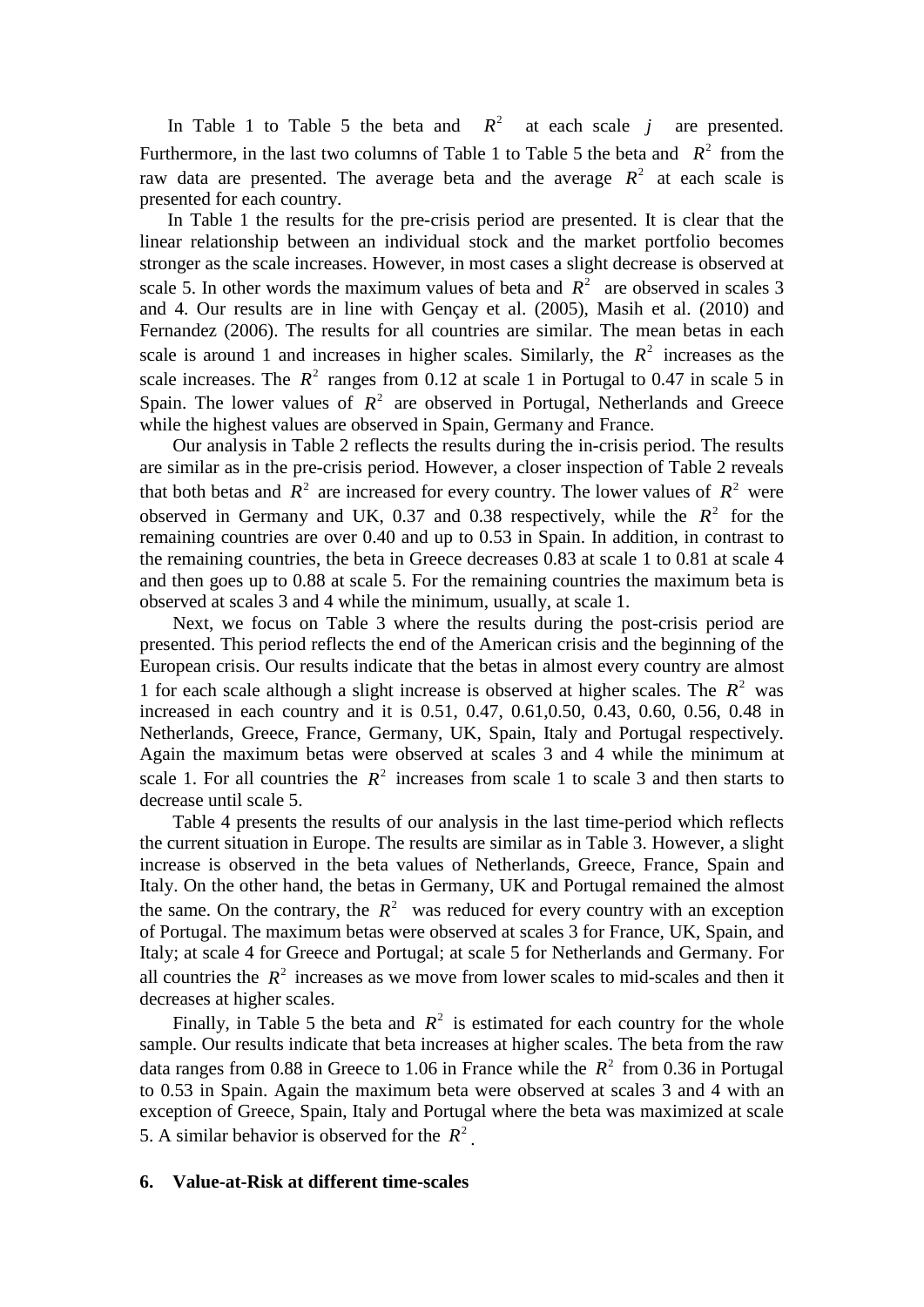In this section we focus on the estimation of the Value-at-Risk (VaR). VaR is a very popular measure that describes the market risk. VaR measures the amount that an investor can lose with a given probability over a certain time horizon.

From the CAPM we have that the variance of the excess return of stock *i* and the covariance of the returns of stocks *i* and *j* is given by:

$$
\sigma_i^2 = \beta_i^2 \sigma_m^2 + \sigma_s^2, \quad i = 1, 2, ..., k \tag{29}
$$

and

$$
\sigma_{i,j} = \beta_{\overline{i}} \beta_j \sigma_m^2, \quad i \neq 2, \dots, k, \quad i \quad j \tag{30}
$$

where  $E(\varepsilon_i^2) = \sigma_{\varepsilon_i}^2$  and  $E(\varepsilon_i \varepsilon_j) = 0$ ,  $\forall i \neq j$ .

Following [Fernandez \(2005\)](#page-22-10) and [Fernandez \(2006\)](#page-22-3) the variance-covariance of the excess returns can be written in a matrix form as:

$$
\Omega = \text{BB}\,\sigma_m^2 + \text{E} \tag{31}
$$

where

$$
\mathbf{B} = \begin{pmatrix} \beta_1 \\ \beta_2 \\ \vdots \\ \beta_k \end{pmatrix}
$$
 (32)

and

$$
E = \begin{pmatrix} \sigma_{\varepsilon_1}^2 & 0 & \cdots & 0 \\ 0 & \sigma_{\varepsilon_2}^2 & \cdots & 0 \\ \vdots & \vdots & \ddots & \vdots \\ 0 & 0 & \cdots & \sigma_{\varepsilon_k}^2 \end{pmatrix}
$$
 (33)

For simplicity we assume an equally weighted portfolio of  $k$  assets where  $\omega$  is vector that contains the portfolio weights, i.e. a  $k \times 1$  vector which each element is  $1/k$ . Hence, the  $(1-a)$ % Value-at-Risk,  $VaR(a)$ , for a portfolio with initial value  $V_0$ is given by:

$$
VaR(a) = V_0 \Phi^{-1} (1-a) \sqrt{\omega' (BB' \sigma_m^2 + \mathcal{E}) \omega}
$$
 (34)

or similarly for an equally weighted portfolio by: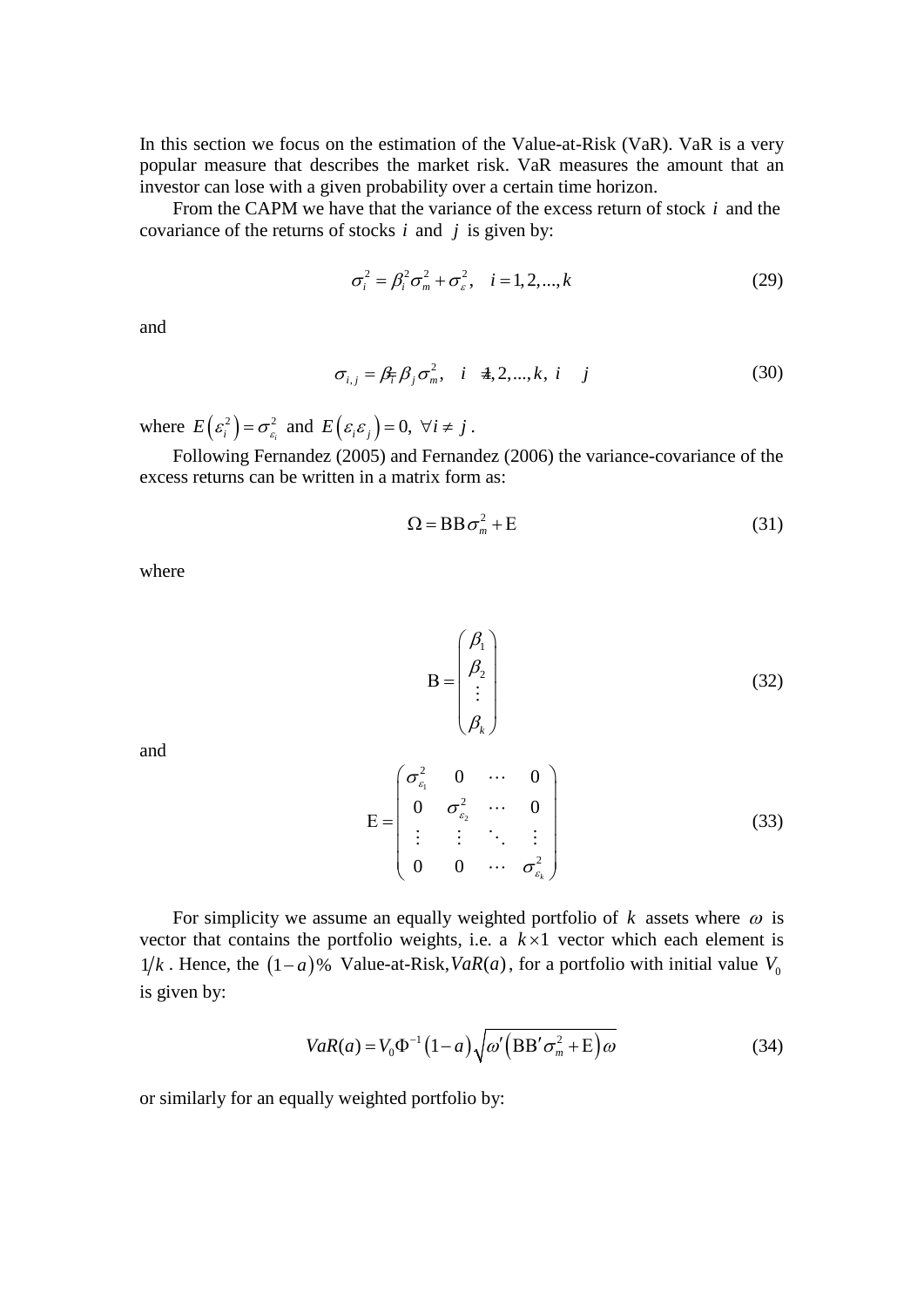$$
VaR(a) = V_0 \Phi^{-1} (1-a) \sqrt{\sigma_m^2 \left(\sum_{i=1}^k \beta_i / k\right)^2 \frac{1}{\sqrt{\sum_{i=1}^k \sum_{i=1}^k \sigma_{\varepsilon_i}^2}}}
$$
(35)

where  $\Phi^{-1}(1-a)$  is the inverse cumulative distribution function of the standard normal distribution at the probability level  $1-a$ . In our analysis we set  $a = 0.05$ .

The above equation can be used in order to estimate the  $VaR(a)$  at different timescales. More precisely, if only the variance and beta components of the *j*-scale are used, then the  $VaR(a)$  at *j*-scale can be estimated. Hence, we have that the  $VaR(a)$  at *j*-scale is given by:

$$
VaR_{\tau_j}(a) = V_0 \Phi^{-1} (1-a) \sqrt{\sigma_m^2 (\tau_j) \left( \sum_{i=1}^k \beta_i (\tau_j) / k \right)^2 + \frac{1}{k^2} \sum_{i=1}^k \sigma_{\varepsilon_i}^2 (\tau_j)}
$$
(36)

and the noise variance at each scale can be estimated by rearranging  $(29)$  which results to:

$$
\sigma_{\varepsilon}^{2}(\tau_{j}) = \sigma_{i}^{2}(\tau_{j}) - \beta_{i}^{2}(\tau_{j})\sigma_{m}^{2}(\tau_{j})
$$
\n(37)

Hence, an approximation of the  $VaR(a)$  above all scales is given by:

$$
VaR(a) \approx V_0 \Phi^{-1} (1-a) \sqrt{\sum_{j=1}^{J-1} \left( \sigma_m^2 (\tau_j) \left( \sum_{i=1}^k \beta_i (\tau_j) / k \right)^2 + \frac{1}{k^2} \sum_{i=1}^k \sigma_{\varepsilon_i}^2 (\tau_j) \right)}
$$
(38)

The difference between equations (36) and (38) should be negligible, [Fernandez](#page-22-3)   $(2006)$ . Hence, from  $(36)$  and  $(38)$  we have that

$$
\frac{\sum_{j=1}^{J-1} \left( \sigma_m^2 \left( \tau_j \right) \left( \sum_{i=1}^k \beta_i \left( \tau_j \right) \right) k \right)^2 + \frac{1}{k^2} \sum_{i=1}^k \sigma_{\varepsilon_i}^2 \left( \tau_j \right) \right)}{\sigma_m^2 \left( \sum_{i=1}^k \beta_i / k \right)^2 + \frac{1}{k^2} \sum_{i=1}^k \sigma_{\varepsilon_i}^2} \approx 1 \tag{39}
$$

Hence, the ratio

$$
\frac{\sigma_m^2(\tau_j)\left(\sum_{i=1}^k \beta_i(\tau_j)/k\right)^2 + \frac{1}{k^2}\sum_{i=1}^k \sigma_{\varepsilon_i}^2(\tau_j)}{\sigma_m^2\left(\sum_{i=1}^k \beta_i/k\right)^2 + \frac{1}{k^2}\sum_{i=1}^k \sigma_{\varepsilon_i}^2}
$$
\n(40)

<span id="page-13-0"></span>is an estimate of the contribution of scale *j* to total Value-at-Risk of an equally weighted portfolio, [Fernandez \(2006\)](#page-22-3), Masih *et al.* [\(2010\)](#page-23-17).

In [Table 6](#page-20-0) to [Table 9](#page-21-0) the  $VaR(a)$  at different time scales for an equally weighted portfolio is presented for the four different time-periods while in [Table 10](#page-22-12) the  $VaR(a)$ at different time scales for an equally weighted portfolio is presented for the whole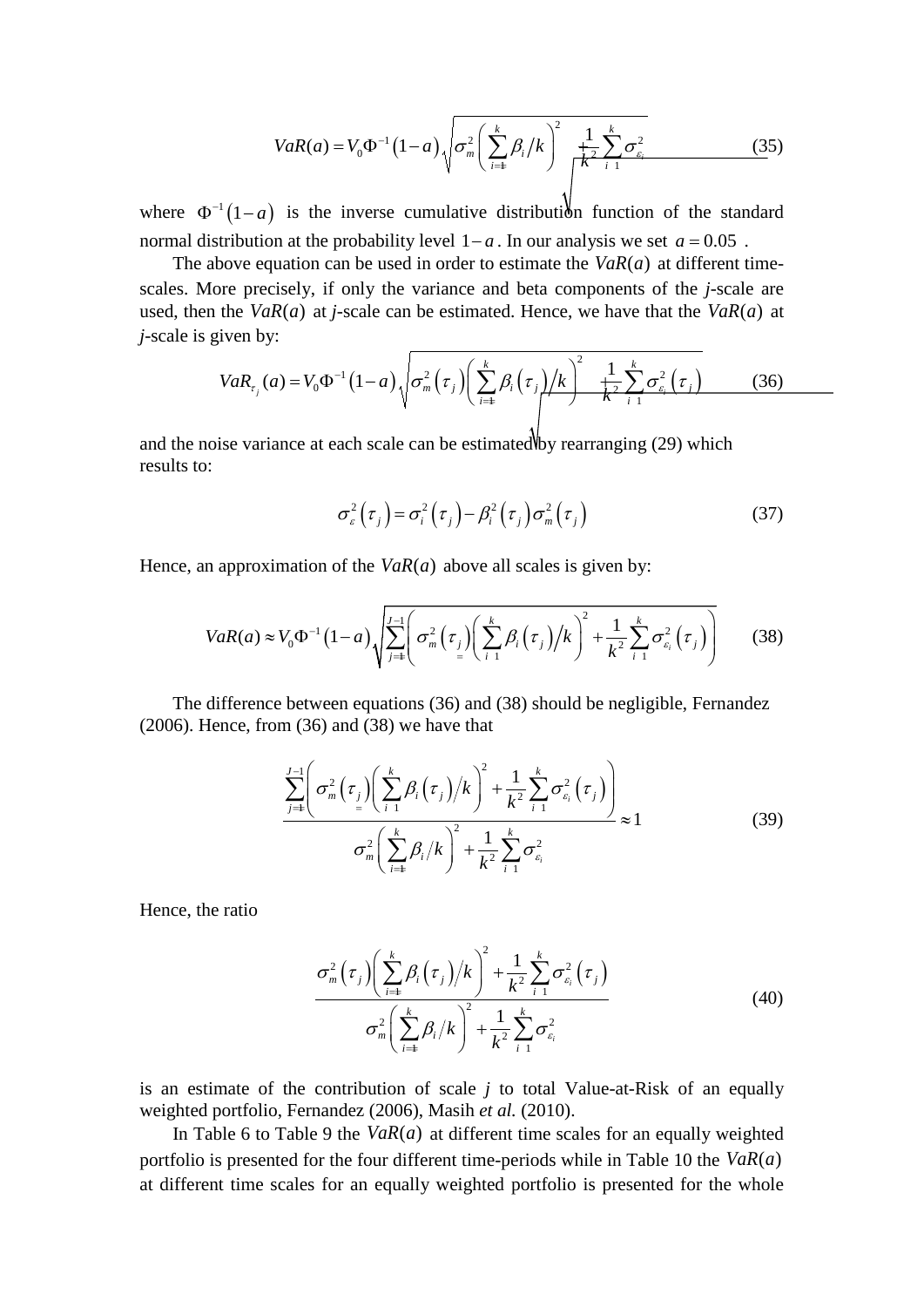time period. The initial value of the portfolio was 1 unit of the specific market's currency invested in 1-day horizon at the 95% confidence interval.

As we can see from [Table 6](#page-20-0) to [Table 10](#page-22-12) the  $VaR(a)$  declines monotonically as we move to higher scales. In other word, the  $VaR(a)$  is higher at lower scales. Similarly, the contribution of the  $VaR(a)$  is higher at lower scales and decreases as we move to higher scales. In other words, potential losses of the portfolio is higher when we focus on lower scales. Finally, we can observer that the total  $VaR(a)$ estimated from the raw data and the total  $VaR(a)$  estimated from the recomposed data are very close.

Our results are similar to the ones presented in [Fernandez \(2006\)](#page-22-3) and [Masih](#page-23-17) *et al.* [\(2010\)](#page-23-17) and suggest that risk is concentrated at the lower scale of the data. In all time samples, Scale 1 contributes with more that  $41\%$  to the total  $VaR(a)$  while in some cases reaches up to 55%.

A closer inspection of [Table 6](#page-20-0) reveals that the total  $VaR(a)$  is relatively low for all countries. More precisely, the lower values are observed in Portugal and Italy, 0.009 and 0.012 respectively. The higher value is estimated for Greece and it is 0.0163. However, these values are not significantly different than the ones observed in France and Germany, 0.0145 and 0.0137 respectively.

In [Table 7](#page-20-1) the  $VaR(a)$  is estimated during the crisis time-period. A closer inspection of [Table 7](#page-20-1) reveals that the  $VaR(a)$  was grown threefold almost for every country. Again, the lower values were observed in Portugal and Italy, 0.0257 and 0.0280 respectively, while the higher values were observed in France and Netherlands, 0.0364 and 0.0351. Our results, from [Table 6](#page-20-0) and [Table 7](#page-20-1) indicate that the countries that are now in crisis and under a rescue plan were performing similar or in some cases better that the countries with stronger and more stable economies.

In [Table 8](#page-21-1) the  $VaR(a)$  estimated in the post-crisis can be found. This period is also the same as when the European crisis started. The effects can be found in the estimation of  $VaR(a)$  in Greece, which was further increased. On the contrary the  $VaR(a)$  from the remaining countries were decreased or remained stable.

The results of our analysis between 01/12/2011-10/09/2012 are presented in [Table 9.](#page-21-0) During this time Greece was in deep crisis while Spain and Italy were under a rescue plan. This can be reflected from the estimated  $VaR(a)$  in each country. For Greece the  $VaR(a)$  is 0.0507 while for Spain and Italy is 0.0306 and 0.0324. On the other hand the  $VaR(a)$  for Germany, UK, Netherlands and France is 0.02, 0.0161, 0.0223 and 0.0262 respectively. Surprisingly, the estimated  $VaR(a)$  for Portugal, another country with financial problems, is 0.0211.

Finally, in [Table 10](#page-22-12) the  $VaR(a)$  is estimated for the whole time-period, from 01/06/2005 to 10/09/2012. Our results indicate that the  $VaR(a)$  is similar for all countries and around 0.022 with an exception of Greece which is 0.0338.

#### **7. Conclusions**

In this study the we examined how the global financial crisis affected the systematic crisis in selected European markets. Furthermore, a multi-scale analysis of the systematic risk was presented. More precisely, in this study the CAPM was estimated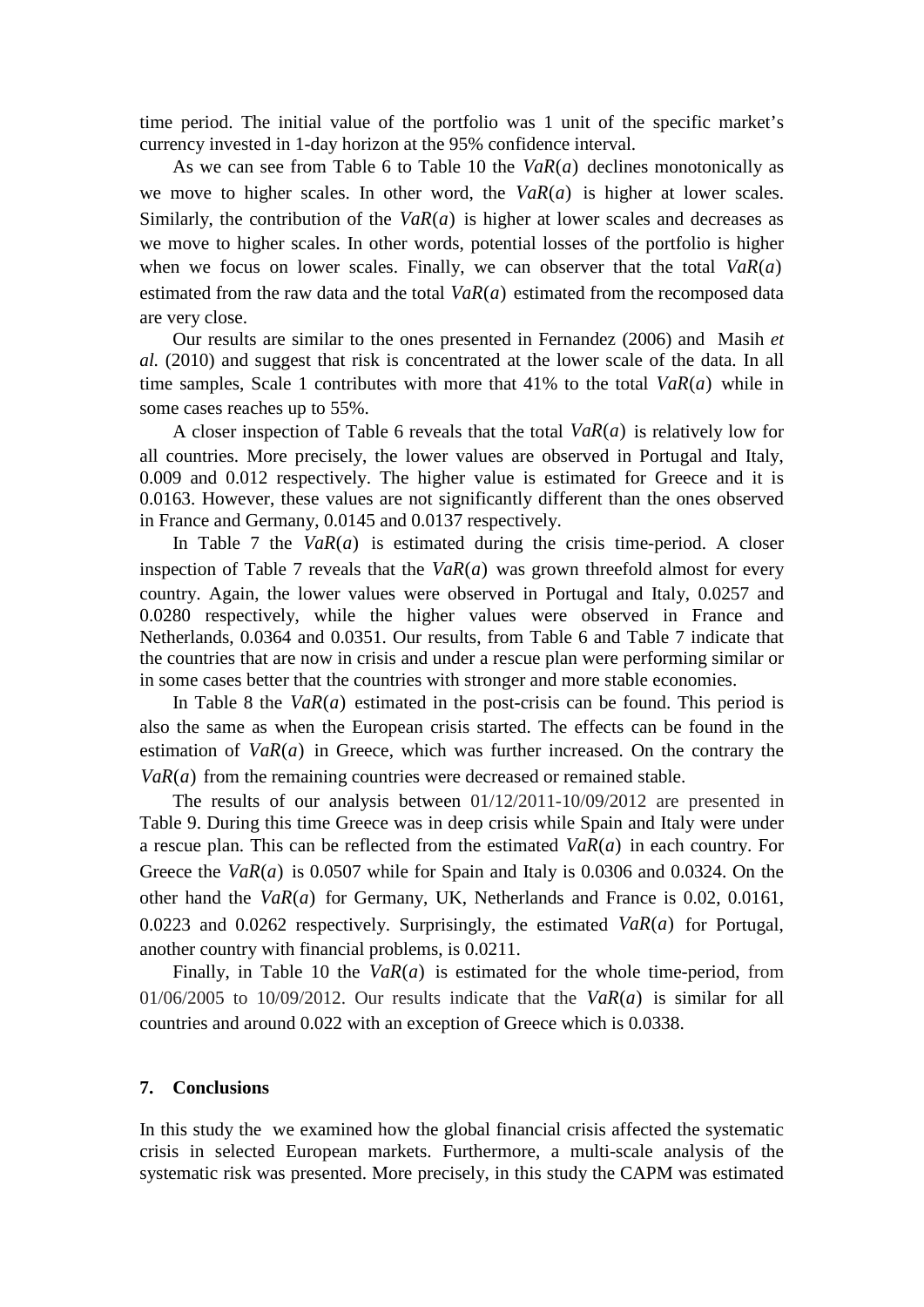<span id="page-15-0"></span>in at different time-scale for 8 European countries - four countries heavily affected by the financial crisis and four countries that traditionally their economies are considered strong and stable. Furthermore, our analysis was repeated in four time-periods defined as pre-crisis, crisis and two post crisis periods.

Our results indicate that in most cases the maximum betas at observed at scales 3 and 4 supporting the CAPM at medium time horizons. Moreover, in our analysis, the results from the two post-crisis samples, indicate that changes of both the betas and  $R<sup>2</sup>$  varies between the two groups of the European markets.

<span id="page-15-1"></span>Finally, the *VaR* was estimated at different time-scales for the four time-periods. Our results indicate that for all periods the risk is concentrated at higher frequencies (lower scales) of the data. Moreover, the *VaR* was increased for all countries during the crisis and the two post-crisis periods however the difference between the two groups are evident. The *VaR* was stable in last period for Germany, Netherlands, France and UK while it was significantly increased for Greece, Spain Portugal and Italy.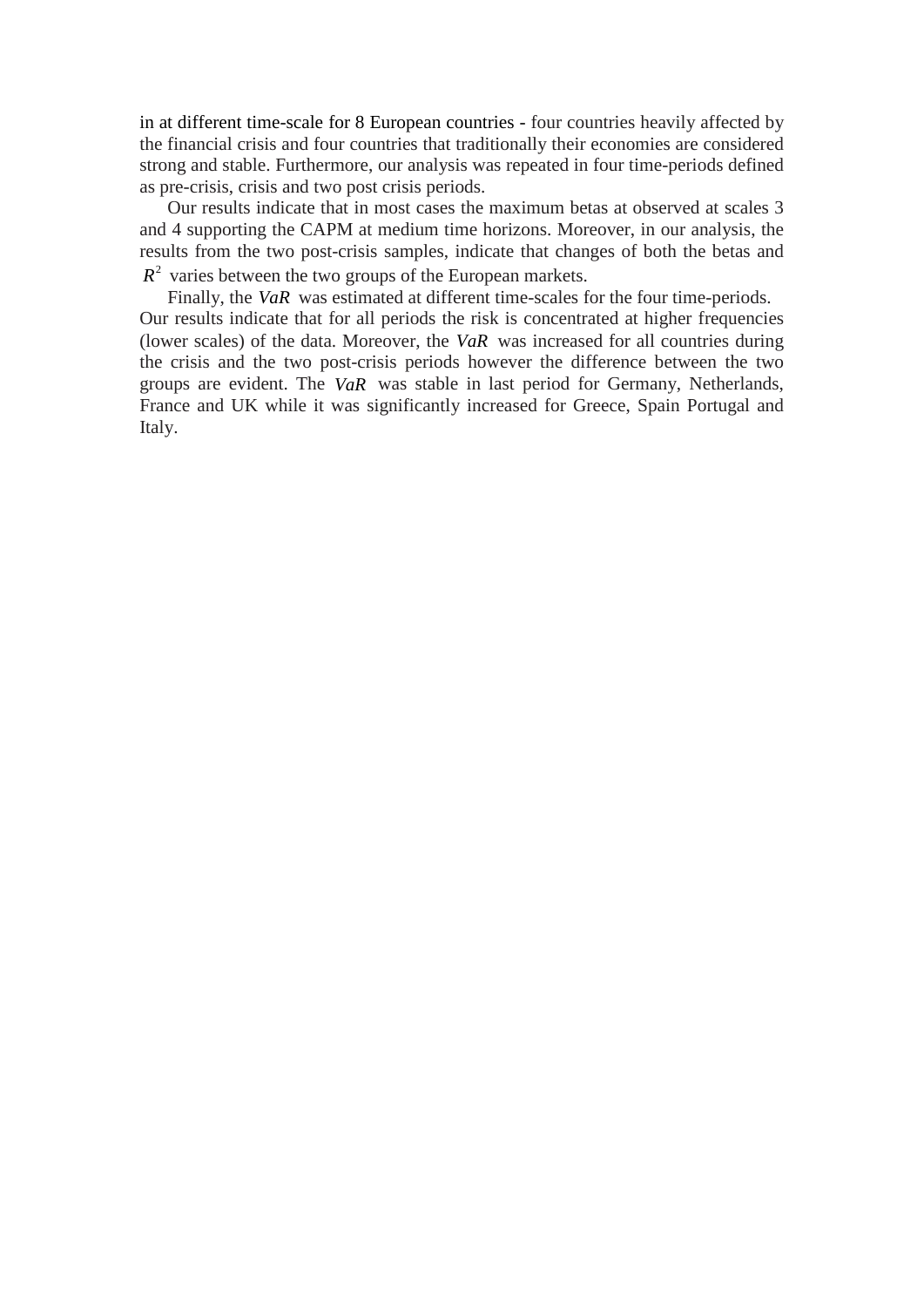|                   |         |                | Beta at each scale |      |         |              |            | $R^2$ at each scale |                | Raw Data |         |                |  |
|-------------------|---------|----------------|--------------------|------|---------|--------------|------------|---------------------|----------------|----------|---------|----------------|--|
|                   | 1       | $\overline{c}$ | $\mathfrak{Z}$     | 4    | 5       | $\mathbf{1}$ | $\sqrt{2}$ | $\mathfrak{Z}$      | $\overline{4}$ | 5        | Beta    | $\mathbb{R}^2$ |  |
| <b>AEX</b>        |         |                |                    |      |         |              |            |                     |                |          |         |                |  |
| Mean              | 0.93    | 0.95           | 0.95               | 0.97 | 0.95    | 0.29         | 0.28       | 0.34                | 0.32           | 0.28     | 0.94    | 0.29           |  |
| <b>SD</b>         | 0.23    | 0.25           | 0.25               | 0.26 | 0.37    | 0.16         | 0.16       | 0.16                | 0.16           | 0.16     | 0.22    | 0.15           |  |
| Skew.             | 0.23    | 0.22           | 0.26               | 0.69 | 0.72    | 1.60         | 1.45       | 1.34                | 0.77           | 0.89     | 0.17    | 1.72           |  |
| Kurtosis          | 2.71    | 1.76           | 2.10               | 2.52 | 3.61    | 4.42         | 4.34       | 4.26                | 3.30           | 3.92     | 2.28    | 4.97           |  |
| <b>ATHEX</b>      |         |                |                    |      |         |              |            |                     |                |          |         |                |  |
| Mean              | 0.89    | 0.82           | 0.91               | 0.98 | 0.87    | 0.28         | 0.28       | 0.32                | 0.35           | 0.34     | 0.88    | 0.29           |  |
| <b>SD</b>         | 0.32    | 0.26           | 0.27               | 0.31 | 0.50    | 0.18         | 0.17       | 0.18                | 0.18           | 0.24     | 0.28    | 0.17           |  |
| Skew.             | $-0.26$ | 0.47           | 0.06               | 0.08 | $-0.08$ | 0.75         | 0.91       | 0.62                | 0.62           | 0.41     | 0.01    | 0.85           |  |
| Kurtosis          | 2.55    | 3.71           | 2.26               | 2.17 | 1.95    | 3.46         | 3.46       | 3.00                | 2.96           | 2.52     | 2.45    | 3.51           |  |
| CAC <sub>40</sub> |         |                |                    |      |         |              |            |                     |                |          |         |                |  |
| Mean              | 1.01    | 1.00           | 1.00               | 1.06 | 1.04    | 0.39         | 0.36       | 0.40                | 0.39           | 0.33     | 1.01    | 0.38           |  |
| SD                | 0.24    | 0.22           | 0.26               | 0.32 | 0.39    | 0.15         | 0.14       | 0.16                | 0.16           | 0.16     | 0.23    | 0.14           |  |
| Skew.             | 0.29    | $-0.17$        | $-0.20$            | 0.87 | 0.16    | 0.66         | 0.36       | 0.40                | 0.38           | 0.03     | 0.02    | 0.68           |  |
| Kurtosis          | 2.68    | 2.73           | 2.43               | 3.86 | 2.82    | 2.71         | 2.58       | 2.39                | 2.00           | 2.10     | 2.54    | 2.67           |  |
| <b>DAX 30</b>     |         |                |                    |      |         |              |            |                     |                |          |         |                |  |
| Mean              | 0.84    | 0.87           | 0.92               | 0.98 | 0.97    | 0.31         | 0.33       | 0.41                | 0.38           | 0.36     | 0.87    | 0.34           |  |
| <b>SD</b>         | 0.18    | 0.16           | 0.25               | 0.27 | 0.33    | 0.12         | 0.13       | 0.16                | 0.14           | 0.18     | 0.18    | 0.12           |  |
| Skew.             | 0.22    | $-0.03$        | 0.04               | 0.54 | 0.67    | 0.82         | 0.98       | 0.18                | 0.30           | 0.35     | 0.22    | 0.82           |  |
| Kurtosis          | 2.32    | 2.15           | 2.32               | 2.80 | 3.29    | 3.70         | 4.24       | 2.45                | 2.31           | 2.19     | 2.09    | 3.52           |  |
| <b>FTSE 100</b>   |         |                |                    |      |         |              |            |                     |                |          |         |                |  |
| Mean              | 1.03    | 1.03           | 1.11               | 1.10 | 1.02    | 0.31         | 0.29       | 0.35                | 0.33           | 0.29     | 1.05    | 0.31           |  |
| SD                | 0.38    | 0.34           | 0.44               | 0.45 | 0.54    | 0.12         | 0.11       | 0.14                | 0.15           | 0.17     | 0.37    | 0.11           |  |
| Skew.             | 1.27    | 1.15           | 0.97               | 0.48 | 1.03    | 0.30         | 0.26       | 0.02                | 0.07           | 0.34     | 1.16    | 0.19           |  |
| Kurtosis          | 4.65    | 4.18           | 3.79               | 2.71 | 3.89    | 2.36         | 2.42       | 2.11                | 2.51           | 2.23     | 4.29    | 2.19           |  |
| IBEX 35           |         |                |                    |      |         |              |            |                     |                |          |         |                |  |
| Mean              | 1.02    | 1.04           | 1.07               | 1.17 | 1.11    | 0.41         | 0.39       | 0.42                | 0.45           | 0.47     | 1.05    | 0.41           |  |
| SD                | 0.23    | 0.24           | 0.34               | 0.41 | 0.39    | 0.16         | 0.15       | 0.16                | 0.15           | 0.17     | 0.25    | 0.15           |  |
| Skew.             | 0.41    | 0.54           | 0.34               | 1.06 | 0.84    | 0.63         | 0.53       | $-0.16$             | $-0.09$        | $-0.05$  | 0.55    | 0.56           |  |
| Kurtosis          | 2.24    | 2.73           | 3.09               | 3.64 | 2.77    | 2.78         | 3.00       | 2.64                | 2.89           | 2.39     | 2.67    | 2.84           |  |
| MIB               |         |                |                    |      |         |              |            |                     |                |          |         |                |  |
| Mean              | 0.89    | 0.92           | 0.95               | 1.00 | 1.00    | 0.31         | 0.26       | 0.31                | 0.29           | 0.34     | 0.92    | 0.30           |  |
| SD                | 0.31    | 0.27           | 0.33               | 0.42 | 0.33    | 0.15         | 0.12       | 0.15                | 0.14           | 0.15     | 0.29    | 0.13           |  |
| Skew.             | $-0.22$ | $-0.54$        | 0.01               | 0.89 | 0.17    | 0.29         | 0.25       | 0.54                | 0.19           | $-0.10$  | $-0.34$ | 0.30           |  |
| Kurtosis          | 2.93    | 2.79           | 2.29               | 4.51 | 2.39    | 2.73         | 2.62       | 3.15                | 1.84           | 2.19     | 2.53    | 2.84           |  |
| <b>PSI-20</b>     |         |                |                    |      |         |              |            |                     |                |          |         |                |  |
| Mean              | 0.73    | 0.73           | 0.81               | 0.96 | 0.94    | 0.12         | 0.12       | 0.18                | 0.26           | 0.21     | 0.78    | 0.14           |  |
| SD                | 0.41    | 0.49           | 0.38               | 0.44 | 0.61    | 0.11         | 0.12       | 0.15                | 0.15           | 0.16     | 0.38    | 0.12           |  |
| Skew.             | $-0.12$ | 0.08           | $-0.37$            | 0.70 | 0.36    | 1.14         | 1.18       | 1.04                | $-0.05$        | 0.11     | $-0.26$ | 1.04           |  |
| Kurtosis          | 2.59    | 2.00           | 3.91               | 2.44 | 2.20    | 2.80         | 2.99       | 3.23                | 1.63           | 1.40     | 2.67    | 2.65           |  |

Table 1. Beta and  $R^2$  computed from recomposed crystals of each index. Pre Crisis Period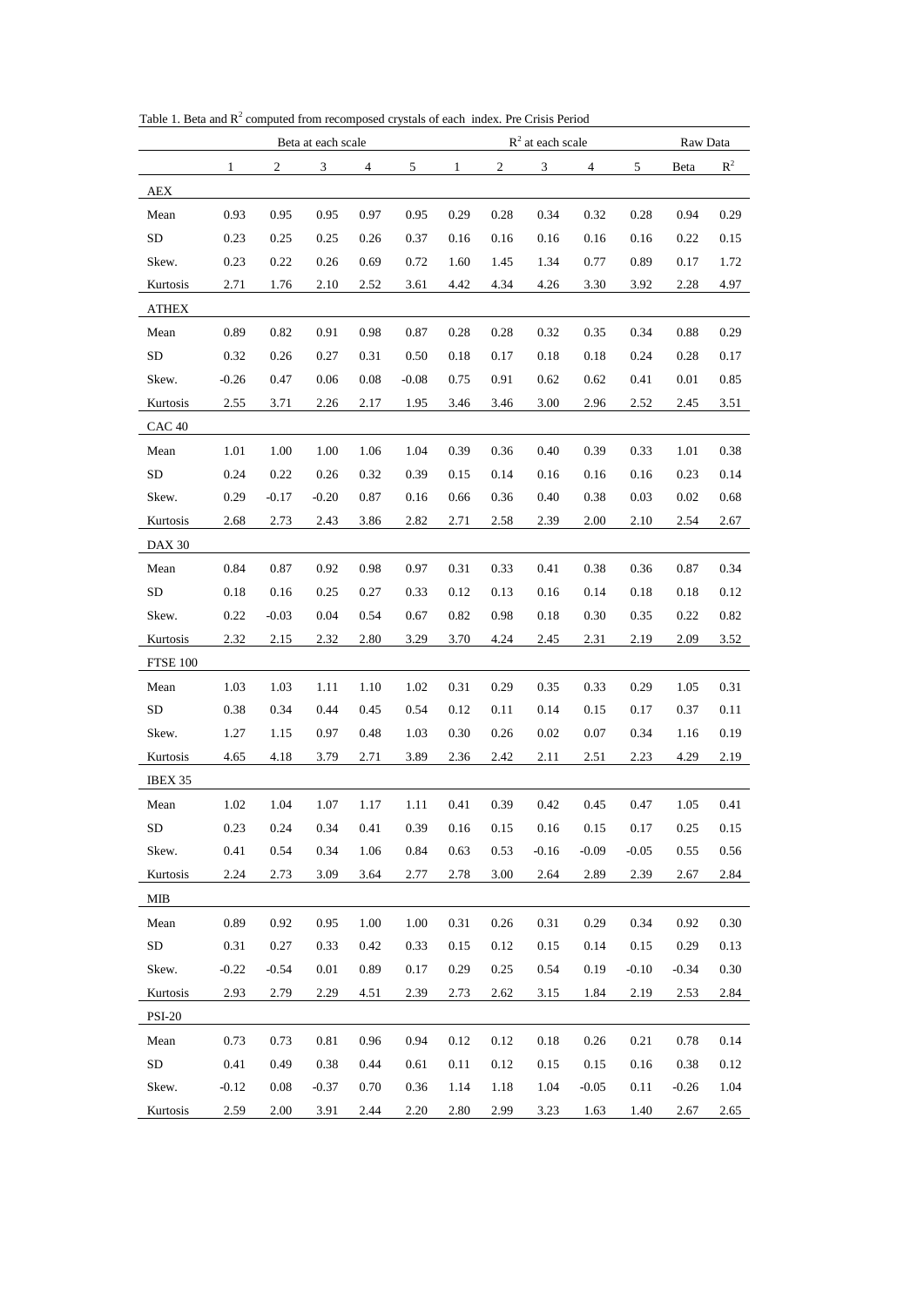<span id="page-17-0"></span>

|                   | Beta at each scale |                |         |         |      | $R^2$ at each scale |            |          |                |         | Raw Data |                |
|-------------------|--------------------|----------------|---------|---------|------|---------------------|------------|----------|----------------|---------|----------|----------------|
|                   | 1                  | $\overline{c}$ | 3       | 4       | 5    | 1                   | $\sqrt{2}$ | 3        | $\overline{4}$ | 5       | Beta     | $\mathbb{R}^2$ |
| AEX               |                    |                |         |         |      |                     |            |          |                |         |          |                |
| Mean              | 0.93               | 0.95           | 1.05    | 1.09    | 1.02 | 0.45                | 0.46       | 0.44     | 0.41           | 0.48    | 0.96     | 0.45           |
| <b>SD</b>         | 0.37               | 0.42           | 0.50    | 0.57    | 0.43 | 0.13                | 0.15       | 0.15     | 0.17           | 0.13    | 0.40     | 0.13           |
| Skew.             | 1.21               | 1.01           | 0.52    | 0.42    | 0.76 | 0.44                | $-0.18$    | $-0.62$  | $-0.45$        | $-0.25$ | 1.01     | 0.10           |
| Kurtosis          | 3.76               | 3.62           | 2.73    | 2.26    | 2.54 | 2.75                | 2.68       | 2.65     | 2.04           | 1.79    | 3.42     | 2.71           |
| ATHEX             |                    |                |         |         |      |                     |            |          |                |         |          |                |
| Mean              | 0.83               | 0.82           | 0.81    | 0.81    | 0.88 | 0.42                | 0.41       | 0.39     | 0.45           | 0.44    | 0.83     | 0.42           |
| SD                | 0.31               | 0.32           | 0.35    | 0.35    | 0.36 | 0.20                | 0.21       | 0.22     | 0.21           | 0.22    | 0.31     | 0.20           |
| Skew.             | 0.31               | 0.33           | $-0.30$ | 0.67    | 0.04 | 0.54                | 0.41       | 0.20     | 0.40           | 0.32    | 0.33     | 0.50           |
| Kurtosis          | 2.22               | 2.60           | 2.93    | 3.29    | 1.49 | 2.09                | 2.31       | 2.63     | 2.77           | 2.22    | 2.37     | 2.30           |
| CAC <sub>40</sub> |                    |                |         |         |      |                     |            |          |                |         |          |                |
| Mean              | 1.01               | 1.07           | 1.16    | 1.16    | 1.14 | 0.52                | 0.54       | 0.48     | 0.49           | 0.45    | 1.05     | 0.52           |
| ${\rm SD}$        | 0.28               | 0.32           | 0.42    | 0.46    | 0.38 | 0.13                | 0.13       | 0.14     | 0.17           | 0.13    | 0.31     | 0.12           |
| Skew.             | 0.37               | $-0.03$        | $-0.13$ | $-0.08$ | 0.08 | 0.22                | $-0.13$    | $-0.84$  | $-0.76$        | $-0.73$ | 0.11     | 0.07           |
| Kurtosis          | 2.50               | 2.37           | 2.28    | 2.33    | 3.10 | 2.43                | 2.42       | 3.21     | 2.95           | 4.36    | 2.35     | 2.50           |
| <b>DAX 30</b>     |                    |                |         |         |      |                     |            |          |                |         |          |                |
| Mean              | 0.84               | 0.87           | 1.03    | 0.93    | 0.93 | 0.35                | 0.37       | 0.39     | 0.41           | 0.42    | 0.88     | 0.37           |
| <b>SD</b>         | 0.28               | 0.30           | 0.39    | 0.42    | 0.41 | 0.14                | 0.16       | 0.17     | 0.19           | 0.20    | 0.30     | 0.15           |
| Skew.             | 0.03               | $-0.02$        | $-0.13$ | 0.08    | 0.13 | $-0.27$             | 0.01       | $-0.11$  | $-0.31$        | $-0.43$ | $-0.02$  | $-0.17$        |
| Kurtosis          | 2.16               | 2.11           | 2.43    | 2.56    | 2.65 | 2.04                | 2.04       | 2.60     | 2.44           | 2.46    | 2.16     | 2.10           |
| FTSE 100          |                    |                |         |         |      |                     |            |          |                |         |          |                |
| Mean              | 0.96               | 0.97           | 1.03    | 1.06    | 0.99 | 0.39                | 0.40       | 0.35     | 0.34           | 0.35    | 0.98     | 0.38           |
| <b>SD</b>         | 0.36               | 0.40           | 0.49    | 0.64    | 0.50 | 0.11                | 0.13       | 0.13     | 0.14           | 0.16    | 0.39     | 0.11           |
| Skew.             | 1.01               | 1.03           | 0.80    | 1.67    | 1.21 | 0.14                | 0.04       | $-0.08$  | $-0.01$        | 0.26    | 0.99     | 0.21           |
| Kurtosis          | 2.97               | 3.19           | 3.01    | 7.38    | 3.86 | 3.24                | 2.46       | 2.71     | 2.54           | 2.55    | 2.92     | 2.96           |
| IBEX 35           |                    |                |         |         |      |                     |            |          |                |         |          |                |
| Mean              | 0.95               | 0.93           | 0.95    | 0.94    | 1.00 | 0.55                | 0.52       | 0.53     | 0.46           | 0.37    | 0.95     | 0.53           |
| SD                | 0.23               | 0.28           | 0.31    | 0.35    | 0.39 | 0.16                | $0.18\,$   | $0.18\,$ | 0.19           | 0.21    | 0.25     | $0.17\,$       |
| Skew.             | $-0.09$            | $0.04\,$       | 0.43    | 0.56    | 0.21 | 0.43                | 0.06       | 0.21     | 0.37           | 0.45    | 0.07     | 0.36           |
| Kurtosis          | 2.18               | 2.23           | 2.36    | 2.60    | 1.88 | 2.29                | 2.04       | 2.01     | 2.66           | 2.37    | 2.19     | 2.26           |
| <b>MIB</b>        |                    |                |         |         |      |                     |            |          |                |         |          |                |
| ${\bf Mean}$      | 0.80               | 0.80           | 0.86    | 0.93    | 0.95 | 0.40                | 0.41       | 0.42     | 0.42           | 0.47    | 0.82     | 0.41           |
| SD                | 0.30               | 0.30           | 0.37    | 0.35    | 0.37 | 0.17                | 0.17       | 0.18     | 0.17           | 0.17    | 0.30     | 0.16           |
| Skew.             | 0.44               | 0.32           | 0.21    | $-0.05$ | 0.81 | 0.35                | 0.23       | $-0.38$  | $-0.26$        | 0.12    | 0.28     | 0.13           |
| Kurtosis          | 3.43               | 3.33           | 2.93    | 3.14    | 4.57 | 2.55                | 2.90       | 2.69     | 2.66           | 2.29    | 3.47     | 2.87           |
| <b>PSI-20</b>     |                    |                |         |         |      |                     |            |          |                |         |          |                |
| Mean              | 0.91               | 0.94           | 0.95    | 0.96    | 1.01 | 0.41                | 0.38       | 0.41     | 0.37           | 0.36    | 0.94     | 0.40           |
| SD                | 0.20               | 0.25           | 0.29    | 0.30    | 0.31 | 0.12                | 0.14       | 0.12     | 0.12           | 0.11    | 0.22     | 0.11           |
| Skew.             | $-0.97$            | $-0.87$        | $-0.31$ | $-0.73$ | 0.75 | $-0.43$             | 0.35       | 0.13     | $-0.90$        | 0.65    | $-0.80$  | $0.08\,$       |
| Kurtosis          | 3.61               | 3.19           | 1.99    | 2.42    | 2.48 | 3.51                | 3.45       | 1.76     | 2.64           | 3.19    | 2.91     | 3.25           |

Table 2. Beta and  $R^2$  computed from recomposed crystals of each index. In Crisis Period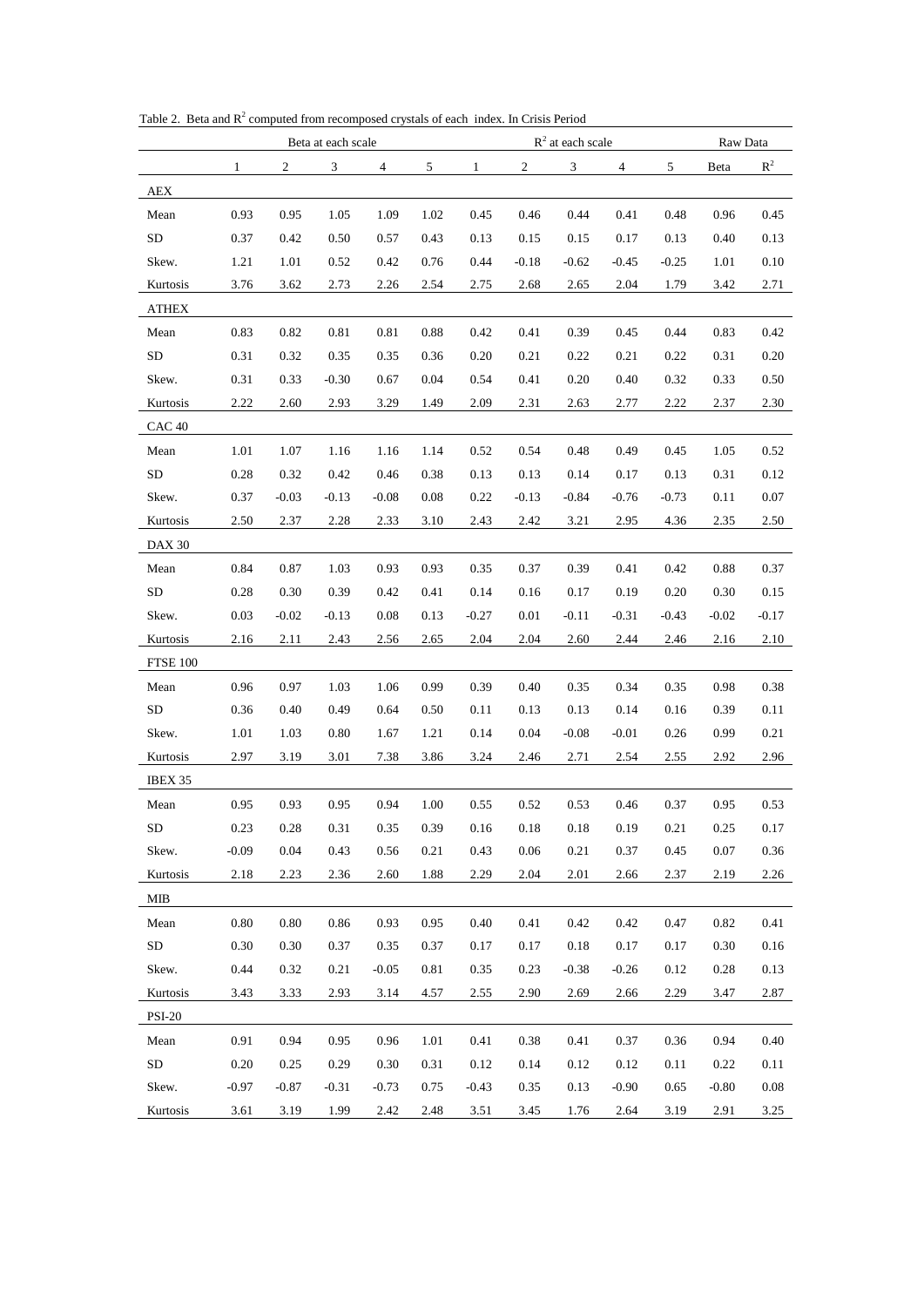|                   | Beta at each scale |                  |         |         |         |          |                | $R^2$ at each scale |                |         | Raw Data |         |  |
|-------------------|--------------------|------------------|---------|---------|---------|----------|----------------|---------------------|----------------|---------|----------|---------|--|
|                   | 1                  | $\boldsymbol{2}$ | 3       | 4       | 5       | 1        | $\mathfrak{2}$ | 3                   | $\overline{4}$ | 5       | Beta     | $R^2$   |  |
| AEX               |                    |                  |         |         |         |          |                |                     |                |         |          |         |  |
| Mean              | 1.01               | 1.04             | 1.11    | 1.11    | 1.13    | 0.46     | 0.53           | 0.59                | 0.57           | 0.58    | 1.05     | 0.51    |  |
| <b>SD</b>         | 0.44               | 0.41             | 0.44    | 0.45    | 0.43    | 0.15     | 0.14           | 0.16                | 0.16           | 0.16    | 0.43     | 0.14    |  |
| Skew.             | 0.82               | 0.93             | 0.15    | 0.08    | $-0.07$ | $-0.04$  | $-0.31$        | $-0.77$             | $-0.58$        | $-0.72$ | 0.61     | $-0.32$ |  |
| Kurtosis          | 3.58               | 3.88             | 2.47    | 2.26    | 2.13    | 2.18     | 2.22           | 2.32                | 2.25           | 3.36    | 3.19     | 2.20    |  |
| ATHEX             |                    |                  |         |         |         |          |                |                     |                |         |          |         |  |
| Mean              | 0.85               | 0.87             | 0.86    | 0.92    | 0.87    | 0.45     | 0.49           | 0.49                | 0.45           | 0.42    | 0.86     | 0.47    |  |
| SD                | 0.44               | 0.46             | 0.34    | 0.37    | 0.35    | 0.21     | 0.20           | 0.16                | 0.18           | 0.18    | 0.42     | 0.19    |  |
| Skew.             | 0.67               | 0.73             | 0.29    | 0.36    | 0.27    | 0.42     | 0.27           | 0.21                | 0.10           | 0.08    | 0.65     | 0.34    |  |
| Kurtosis          | 2.13               | 2.16             | 1.65    | 1.90    | 1.78    | 2.21     | 2.03           | 2.10                | 2.09           | 1.88    | 2.07     | 2.14    |  |
| CAC <sub>40</sub> |                    |                  |         |         |         |          |                |                     |                |         |          |         |  |
| Mean              | 1.04               | 1.05             | 1.09    | 1.05    | 1.06    | 0.58     | 0.64           | 0.65                | 0.62           | 0.60    | 1.05     | 0.61    |  |
| <b>SD</b>         | 0.32               | 0.34             | 0.37    | 0.35    | 0.37    | 0.14     | 0.13           | 0.13                | 0.15           | 0.17    | 0.33     | 0.13    |  |
| Skew.             | 0.39               | 0.67             | 0.22    | 0.32    | 0.08    | $-0.46$  | $-0.38$        | $-0.73$             | $-0.54$        | $-0.50$ | 0.41     | $-0.48$ |  |
| Kurtosis          | 3.04               | 3.16             | 2.54    | 2.61    | 2.16    | 2.65     | 2.59           | 3.21                | 2.50           | 2.41    | 2.91     | 2.79    |  |
| <b>DAX 30</b>     |                    |                  |         |         |         |          |                |                     |                |         |          |         |  |
| Mean              | 0.91               | 0.92             | 0.95    | 0.94    | 0.90    | 0.45     | 0.55           | 0.59                | 0.54           | 0.52    | 0.92     | 0.50    |  |
| <b>SD</b>         | 0.29               | 0.28             | 0.32    | 0.31    | 0.27    | 0.14     | 0.15           | 0.16                | 0.16           | 0.18    | 0.28     | 0.15    |  |
| Skew.             | $-0.32$            | $-0.19$          | $-0.07$ | 0.03    | $-0.09$ | $-0.75$  | $-0.69$        | $-0.62$             | $-0.38$        | 0.02    | $-0.27$  | $-0.67$ |  |
| Kurtosis          | 2.30               | 2.63             | 2.11    | 2.18    | 1.93    | 2.88     | 3.09           | 2.32                | 2.50           | 1.95    | 2.23     | 2.76    |  |
| <b>FTSE 100</b>   |                    |                  |         |         |         |          |                |                     |                |         |          |         |  |
| Mean              | 0.98               | 1.02             | 1.04    | 1.00    | 0.99    | 0.40     | 0.47           | 0.50                | 0.46           | 0.46    | 1.00     | 0.43    |  |
| SD                | 0.41               | 0.39             | 0.49    | 0.46    | 0.49    | 0.15     | 0.14           | 0.17                | 0.18           | 0.20    | 0.41     | 0.15    |  |
| Skew.             | 0.85               | 0.68             | 0.75    | 0.56    | 0.83    | 0.36     | $-0.15$        | $-0.26$             | $-0.10$        | $-0.26$ | 0.74     | 0.10    |  |
| Kurtosis          | 3.16               | 2.71             | 2.71    | 2.55    | 3.40    | 2.60     | 2.54           | 2.32                | 2.33           | 2.14    | 2.78     | 2.40    |  |
| IBEX 35           |                    |                  |         |         |         |          |                |                     |                |         |          |         |  |
| Mean              | 0.89               | 0.92             | 0.99    | 0.98    | 1.02    | 0.56     | 0.65           | 0.68                | 0.63           | 0.63    | 0.92     | 0.60    |  |
| SD                | 0.22               | 0.22             | 0.25    | 0.25    | 0.24    | $0.18\,$ | 0.14           | 0.13                | 0.15           | 0.17    | $0.22\,$ | 0.16    |  |
| Skew.             | 0.61               | 0.59             | 0.23    | 0.10    | 0.16    | 0.73     | 0.49           | 0.25                | $-0.23$        | $-0.30$ | 0.45     | 0.63    |  |
| Kurtosis          | 2.87               | 2.69             | 1.84    | 2.31    | 2.96    | 2.38     | 2.53           | 2.46                | 2.44           | 2.07    | 2.54     | 2.47    |  |
| MIB               |                    |                  |         |         |         |          |                |                     |                |         |          |         |  |
| Mean              | 0.91               | 0.92             | 0.95    | 0.92    | 0.93    | 0.53     | 0.59           | 0.61                | 0.57           | 0.50    | 0.92     | 0.56    |  |
| SD                | 0.30               | 0.30             | 0.31    | 0.26    | 0.36    | 0.15     | 0.16           | 0.16                | 0.16           | 0.20    | 0.29     | 0.15    |  |
| Skew.             | 0.43               | 0.30             | 0.06    | 0.02    | 0.28    | 0.06     | $-0.27$        | $-0.45$             | 0.01           | $-0.27$ | 0.32     | $-0.02$ |  |
| Kurtosis          | 3.23               | 3.25             | 2.78    | 2.77    | 2.63    | 2.35     | 2.34           | 2.19                | 1.94           | 2.20    | 3.19     | 2.26    |  |
| <b>PSI-20</b>     |                    |                  |         |         |         |          |                |                     |                |         |          |         |  |
| Mean              | 0.95               | 0.99             | 0.94    | 0.93    | 1.05    | 0.45     | 0.52           | 0.51                | 0.47           | 0.50    | 0.97     | 0.48    |  |
| SD                | 0.31               | 0.35             | 0.31    | 0.35    | 0.36    | 0.15     | 0.16           | 0.16                | 0.19           | 0.13    | 0.31     | 0.15    |  |
| Skew.             | $-1.14$            | $-0.85$          | $-1.38$ | $-1.01$ | 0.19    | $-1.64$  | $-1.99$        | $-2.04$             | $-1.38$        | $-0.81$ | $-1.23$  | $-2.13$ |  |
| Kurtosis          | 4.81               | 4.23             | 4.87    | 4.93    | 1.94    | 6.32     | 7.37           | 7.27                | 4.28           | 2.58    | 5.05     | 8.08    |  |

<span id="page-18-0"></span>Table 3. Beta and  $R^2$  computed from recomposed crystals of each index. Post Crisis Period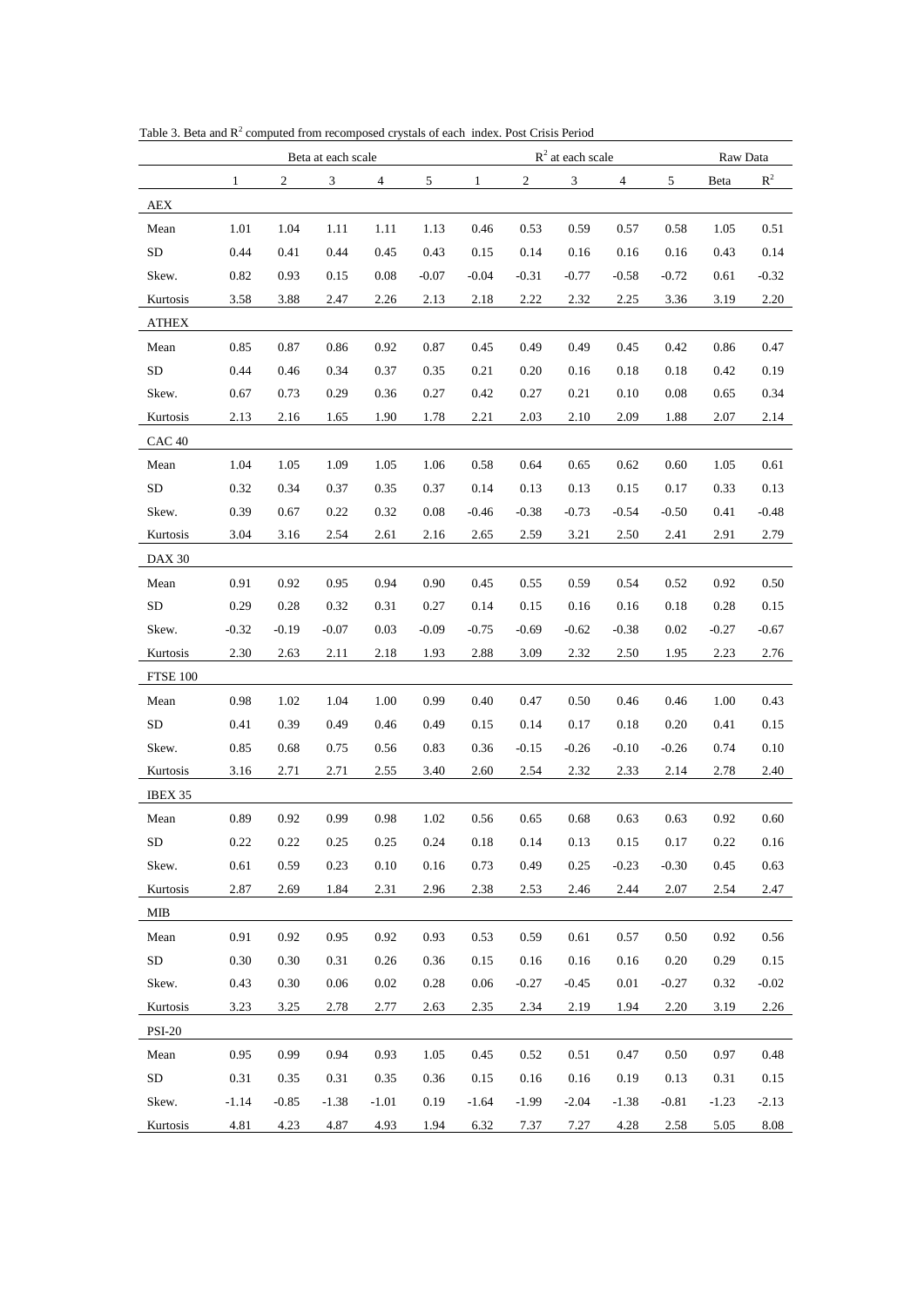|                   | Beta at each scale |                |         |         |         | $R^2$ at each scale |            |          |         |         | Raw Data |          |  |
|-------------------|--------------------|----------------|---------|---------|---------|---------------------|------------|----------|---------|---------|----------|----------|--|
|                   | 1                  | $\overline{c}$ | 3       | 4       | 5       | $\mathbf{1}$        | $\sqrt{2}$ | 3        | 4       | 5       | Beta     | $R^2$    |  |
| AEX               |                    |                |         |         |         |                     |            |          |         |         |          |          |  |
| Mean              | 1.22               | 1.21           | 1.22    | 1.17    | 1.25    | 0.44                | 0.44       | 0.47     | 0.33    | 0.31    | 1.21     | 0.43     |  |
| <b>SD</b>         | 0.58               | 0.57           | 0.58    | 0.72    | 0.78    | 0.18                | 0.18       | 0.19     | 0.20    | 0.24    | 0.57     | 0.17     |  |
| Skew.             | 0.22               | 0.43           | 0.60    | 1.43    | 0.15    | $-0.38$             | $-0.24$    | $-0.13$  | 0.40    | 0.40    | 0.32     | $-0.32$  |  |
| Kurtosis          | 1.88               | 2.11           | 2.38    | 5.19    | 2.06    | 2.98                | 2.36       | 2.16     | 2.29    | 1.90    | 2.02     | 2.66     |  |
| ATHEX             |                    |                |         |         |         |                     |            |          |         |         |          |          |  |
| Mean              | 0.97               | 1.00           | 1.03    | 1.14    | 1.09    | 0.42                | 0.46       | 0.41     | 0.46    | 0.67    | 1.01     | 0.44     |  |
| <b>SD</b>         | 0.58               | 0.60           | 0.60    | 0.76    | 0.41    | 0.18                | 0.18       | 0.20     | 0.25    | 0.17    | 0.57     | 0.17     |  |
| Skew.             | 0.95               | 0.84           | 0.46    | 0.69    | $-0.17$ | 0.47                | 0.46       | $-0.23$  | $-0.27$ | $-1.24$ | 0.87     | 0.43     |  |
| Kurtosis          | 2.56               | 2.49           | 2.18    | 2.59    | 2.83    | 2.16                | 2.19       | 2.28     | 1.81    | 4.80    | 2.55     | 2.17     |  |
| CAC <sub>40</sub> |                    |                |         |         |         |                     |            |          |         |         |          |          |  |
| Mean              | 1.13               | 1.16           | 1.17    | 1.11    | 1.13    | 0.54                | 0.57       | 0.56     | 0.43    | 0.40    | 1.14     | 0.54     |  |
| <b>SD</b>         | 0.38               | 0.40           | 0.48    | 0.63    | 0.58    | 0.15                | 0.15       | 0.17     | 0.21    | 0.22    | 0.40     | 0.15     |  |
| Skew.             | 0.15               | 0.26           | 0.52    | 1.05    | 0.15    | $-0.25$             | $-0.84$    | $-0.68$  | $-0.15$ | $-0.45$ | 0.30     | $-0.38$  |  |
| Kurtosis          | 2.13               | 2.25           | 2.67    | 4.15    | 2.35    | 1.99                | 3.36       | 2.83     | 1.92    | 1.91    | 2.39     | 2.08     |  |
| <b>DAX 30</b>     |                    |                |         |         |         |                     |            |          |         |         |          |          |  |
| Mean              | 0.88               | 0.97           | 0.95    | 0.93    | 1.04    | 0.42                | 0.53       | 0.54     | 0.35    | 0.40    | 0.92     | 0.46     |  |
| <b>SD</b>         | 0.34               | 0.33           | 0.35    | 0.42    | 0.47    | 0.17                | 0.15       | 0.19     | 0.19    | 0.18    | 0.33     | 0.16     |  |
| Skew.             | 0.50               | 0.36           | $-0.16$ | 0.06    | 0.63    | $-0.07$             | $-0.09$    | $-0.45$  | 0.28    | $-0.38$ | 0.19     | $-0.17$  |  |
| Kurtosis          | 3.35               | 2.51           | 2.31    | 2.10    | 2.91    | 2.20                | 2.46       | 2.35     | 1.88    | 1.88    | 2.64     | 2.28     |  |
| FTSE 100          |                    |                |         |         |         |                     |            |          |         |         |          |          |  |
| Mean              | 1.02               | 1.11           | 1.11    | 0.97    | 0.94    | 0.41                | 0.40       | 0.39     | 0.31    | 0.31    | 1.05     | 0.39     |  |
| <b>SD</b>         | 0.46               | 0.52           | 0.58    | 0.59    | 0.59    | 0.16                | 0.17       | 0.19     | 0.19    | 0.19    | 0.48     | 0.16     |  |
| Skew.             | 0.76               | 0.53           | 0.33    | 0.78    | 0.91    | $-0.12$             | $-0.05$    | $-0.16$  | 0.48    | 0.16    | 0.65     | $-0.03$  |  |
| Kurtosis          | 3.24               | 2.51           | 2.25    | 2.72    | 3.64    | 2.14                | 2.08       | 2.01     | 2.32    | 1.91    | 2.78     | 2.07     |  |
| IBEX 35           |                    |                |         |         |         |                     |            |          |         |         |          |          |  |
| Mean              | 0.99               | 0.97           | 1.04    | 0.92    | 0.92    | 0.54                | 0.59       | 0.61     | 0.44    | 0.49    | 0.99     | 0.56     |  |
| SD                | $0.26\,$           | $0.28\,$       | 0.33    | 0.41    | 0.43    | 0.16                | $0.17\,$   | $0.17\,$ | 0.25    | 0.25    | $0.27\,$ | $0.16\,$ |  |
| Skew.             | $-0.12$            | $-0.01$        | 0.74    | $-0.12$ | 0.20    | 0.89                | 0.58       | 0.34     | 0.17    | 0.00    | $-0.02$  | 0.86     |  |
| Kurtosis          | 2.15               | 1.58           | 4.05    | 1.70    | 1.93    | 2.96                | 2.49       | 2.31     | 2.18    | 2.00    | 1.97     | 2.78     |  |
| <b>MIB</b>        |                    |                |         |         |         |                     |            |          |         |         |          |          |  |
| Mean              | 1.01               | 1.05           | 1.08    | 0.98    | 1.08    | 0.52                | 0.54       | 0.55     | 0.44    | 0.41    | 1.04     | 0.52     |  |
| SD                | 0.41               | 0.44           | 0.51    | 0.50    | 0.59    | 0.16                | 0.15       | 0.17     | 0.20    | 0.24    | 0.44     | 0.15     |  |
| Skew.             | 0.46               | 0.32           | 0.40    | 0.58    | 0.32    | 0.04                | $-0.02$    | $-0.36$  | $-0.37$ | $-0.04$ | 0.38     | 0.05     |  |
| Kurtosis          | 2.10               | 1.87           | 2.32    | 3.83    | 1.94    | 2.16                | 1.98       | 2.67     | 2.32    | 1.80    | 2.02     | 2.23     |  |
| <b>PSI-20</b>     |                    |                |         |         |         |                     |            |          |         |         |          |          |  |
| Mean              | 0.97               | 0.94           | 0.96    | 1.21    | 1.04    | 0.25                | 0.30       | 0.33     | 0.41    | 0.42    | 0.99     | 0.29     |  |
| SD                | 0.53               | 0.51           | 0.51    | 0.82    | 0.75    | 0.14                | 0.16       | 0.15     | 0.20    | 0.28    | 0.54     | 0.15     |  |
| Skew.             | 0.19               | 0.32           | 0.83    | 0.58    | 0.03    | 0.00                | $-0.24$    | $-0.57$  | $-0.53$ | $-0.01$ | 0.41     | $-0.20$  |  |
| Kurtosis          | $2.11\,$           | 2.31           | 4.06    | 2.59    | 1.55    | 1.90                | 2.16       | 2.75     | 2.59    | 1.50    | 2.54     | 2.18     |  |

<span id="page-19-0"></span>Table 4. Beta and  $R^2$  computed from recomposed crystals of each index. Forc. Crisis Period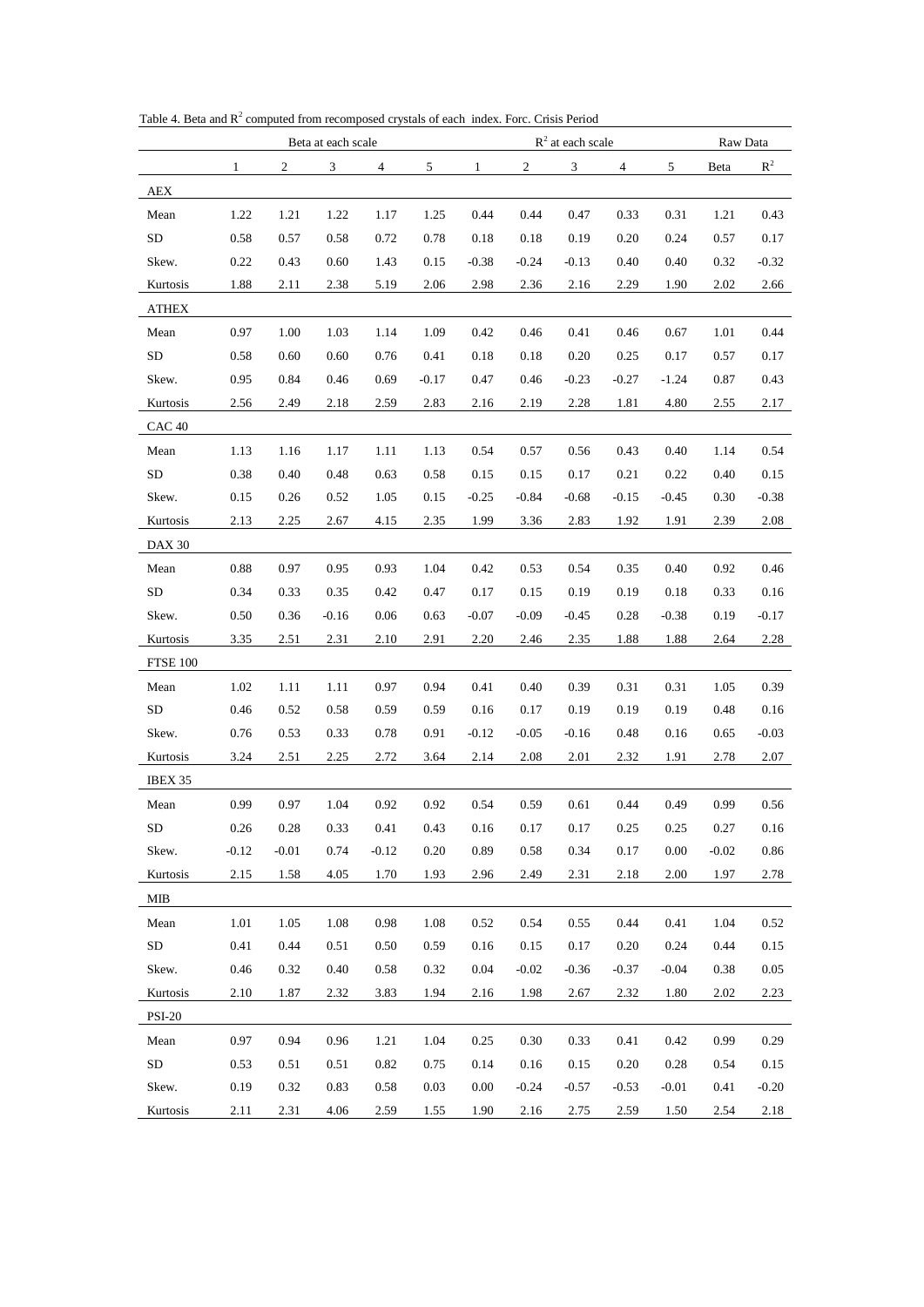<span id="page-20-1"></span>

|                   | Beta at each scale |                  |         |         |         |         | $R^2$ at each scale |         | Raw Data |         |         |         |
|-------------------|--------------------|------------------|---------|---------|---------|---------|---------------------|---------|----------|---------|---------|---------|
|                   | 1                  | $\boldsymbol{2}$ | 3       | 4       | 5       | 1       | $\boldsymbol{2}$    | 3       | 4        | 5       | Beta    | $R^2$   |
| AEX               |                    |                  |         |         |         |         |                     |         |          |         |         |         |
| Mean              | 0.97               | 0.99             | 1.07    | 1.08    | 1.04    | 0.42    | 0.44                | 0.45    | 0.41     | 0.44    | 1.00    | 0.43    |
| SD                | 0.37               | 0.40             | 0.45    | 0.48    | 0.38    | 0.13    | 0.14                | 0.14    | 0.14     | 0.12    | 0.39    | 0.13    |
| Skew.             | 0.99               | 0.98             | 0.39    | 0.31    | 0.42    | 0.18    | $-0.06$             | $-0.58$ | $-0.40$  | $-0.17$ | 0.83    | $-0.04$ |
| Kurtosis          | 3.43               | 3.68             | 2.59    | 2.19    | 2.31    | 2.18    | 2.43                | 2.55    | 2.20     | 1.88    | 3.23    | 2.36    |
| <b>ATHEX</b>      |                    |                  |         |         |         |         |                     |         |          |         |         |         |
| Mean              | 0.87               | 0.87             | 0.88    | 0.92    | 0.95    | 0.40    | 0.42                | 0.40    | 0.42     | 0.46    | 0.88    | 0.41    |
| ${\rm SD}$        | 0.39               | 0.41             | 0.35    | 0.39    | 0.33    | 0.19    | 0.19                | 0.17    | 0.18     | 0.15    | 0.39    | 0.18    |
| Skew.             | 0.64               | 0.71             | 0.34    | 0.53    | 0.28    | 0.68    | 0.69                | 0.48    | 0.57     | 0.21    | 0.65    | 0.69    |
| Kurtosis          | 2.07               | 2.11             | 1.93    | 1.97    | 1.89    | 2.46    | 2.29                | 2.79    | 2.54     | 2.00    | 2.05    | 2.49    |
| CAC <sub>40</sub> |                    |                  |         |         |         |         |                     |         |          |         |         |         |
| Mean              | 1.03               | 1.06             | 1.12    | 1.11    | 1.09    | 0.52    | 0.54                | 0.52    | 0.49     | 0.44    | 1.06    | 0.52    |
| <b>SD</b>         | 0.28               | 0.29             | 0.37    | 0.39    | 0.33    | 0.12    | 0.12                | 0.13    | 0.14     | 0.12    | 0.30    | 0.12    |
| Skew.             | 0.17               | 0.01             | $-0.04$ | 0.08    | 0.10    | 0.02    | 0.04                | $-0.48$ | $-0.16$  | $-0.04$ | 0.07    | 0.03    |
| Kurtosis          | 2.24               | 2.19             | 2.20    | 2.27    | 2.53    | 2.19    | 2.10                | 2.70    | 2.09     | 2.61    | 2.19    | 2.21    |
| <b>DAX 30</b>     |                    |                  |         |         |         |         |                     |         |          |         |         |         |
| Mean              | 0.86               | 0.90             | 0.98    | 0.94    | 0.93    | 0.37    | 0.42                | 0.45    | 0.42     | 0.40    | 0.90    | 0.40    |
| <b>SD</b>         | 0.26               | 0.27             | 0.31    | 0.34    | 0.29    | 0.13    | 0.14                | 0.15    | 0.17     | 0.16    | 0.27    | 0.14    |
| Skew.             | $-0.13$            | $-0.13$          | $-0.24$ | 0.10    | $-0.06$ | $-0.26$ | $-0.12$             | $-0.31$ | $-0.18$  | $-0.04$ | $-0.13$ | $-0.20$ |
| Kurtosis          | 2.23               | 2.34             | 2.39    | 2.45    | 2.26    | 2.16    | 2.31                | 2.55    | 2.47     | 2.22    | 2.30    | 2.26    |
| <b>FTSE 100</b>   |                    |                  |         |         |         |         |                     |         |          |         |         |         |
| Mean              | 0.97               | 1.00             | 1.04    | 1.05    | 0.98    | 0.37    | 0.39                | 0.37    | 0.35     | 0.34    | 0.99    | 0.37    |
| SD                | 0.36               | 0.37             | 0.46    | 0.51    | 0.46    | 0.11    | 0.11                | 0.12    | 0.13     | 0.15    | 0.38    | 0.11    |
| Skew.             | 0.98               | 0.89             | 0.70    | 1.03    | 1.19    | 0.39    | 0.09                | $-0.20$ | 0.08     | 0.47    | 0.90    | 0.27    |
| Kurtosis          | 3.09               | 2.90             | 2.66    | 4.01    | 3.97    | 3.05    | 2.56                | 2.42    | 2.25     | 2.76    | 2.91    | 2.74    |
| IBEX 35           |                    |                  |         |         |         |         |                     |         |          |         |         |         |
| Mean              | 0.94               | 0.94             | 0.98    | 0.97    | 1.01    | 0.52    | 0.55                | 0.56    | 0.48     | 0.45    | 0.95    | 0.53    |
| SD.               | 0.20               | 0.22             | 0.26    | 0.26    | 0.25    | 0.16    | 0.16                | 0.14    | 0.15     | 0.16    | 0.22    | 0.15    |
| Skew.             | $-0.07$            | $-0.02$          | 0.09    | 0.33    | 0.09    | 0.95    | 0.75                | 0.66    | 0.91     | 0.76    | $-0.02$ | 0.93    |
| Kurtosis          | 2.26               | 2.25             | 1.90    | 2.35    | 1.76    | 2.91    | 2.72                | 2.72    | 3.52     | 2.88    | 2.14    | 2.96    |
| <b>MIB</b>        |                    |                  |         |         |         |         |                     |         |          |         |         |         |
| Mean              | 0.87               | 0.88             | 0.93    | 0.93    | 0.96    | 0.43    | 0.46                | 0.47    | 0.44     | 0.43    | 0.89    | 0.45    |
| SD                | 0.27               | 0.28             | 0.33    | 0.29    | 0.30    | 0.15    | 0.15                | 0.15    | 0.15     | 0.13    | 0.28    | 0.15    |
| Skew.             | 0.41               | 0.38             | 0.23    | 0.09    | 0.63    | 0.47    | 0.31                | $-0.12$ | 0.13     | 0.19    | 0.33    | 0.34    |
| Kurtosis          | 3.61               | 3.73             | 3.25    | 3.30    | 3.99    | 2.65    | 2.68                | 2.65    | 2.33     | 1.95    | 3.65    | 2.74    |
| <b>PSI-20</b>     |                    |                  |         |         |         |         |                     |         |          |         |         |         |
| Mean              | 0.92               | 0.94             | 0.94    | 0.99    | 1.03    | 0.35    | 0.36                | 0.37    | 0.37     | 0.37    | 0.95    | 0.36    |
| SD                | 0.24               | 0.28             | 0.27    | 0.30    | 0.26    | 0.11    | 0.13                | 0.12    | 0.13     | 0.10    | 0.25    | 0.11    |
| Skew.             | $-1.39$            | $-1.31$          | $-1.05$ | $-0.82$ | $-0.34$ | $-1.15$ | $-0.79$             | $-0.79$ | $-0.64$  | $-0.59$ | $-1.29$ | $-1.10$ |
| Kurtosis          | 5.02               | 4.57             | 3.50    | 3.03    | 2.29    | 5.02    | 4.41                | 3.30    | 2.89     | 2.54    | 4.41    | 4.96    |

<span id="page-20-0"></span>Table 5. Beta and  $R^2$  computed from recomposed crystals of each index. All Period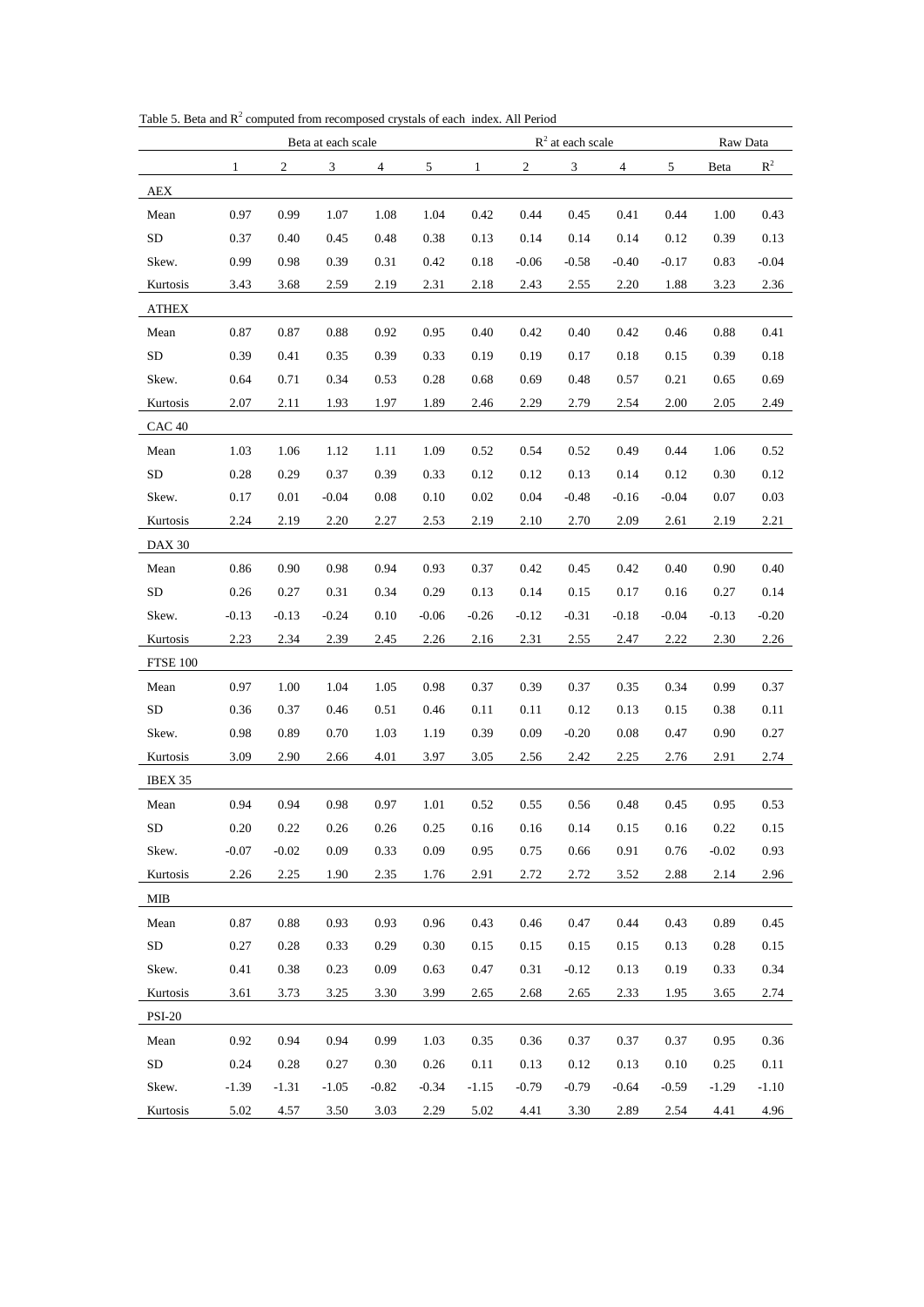Table 6. Value At Risk (VaR) at different time scales for equally weighted portfolio. Pre Crisis Period.

<span id="page-21-1"></span>

|                    | VaR         | Contribution<br>to VaR | VaR          | Contribution<br>to VaR | VaR        | Contribution<br>to VaR | VaR        | Contribution<br>to VaR |
|--------------------|-------------|------------------------|--------------|------------------------|------------|------------------------|------------|------------------------|
|                    | <b>AEX</b>  |                        | <b>ATHEX</b> |                        | CAC        |                        | <b>DAX</b> |                        |
| Scale1             | 0.0091      | 50.68%                 | 0.0112       | 47.06%                 | 0.0106     | 53.94%                 | 0.0095     | 49.20%                 |
| Scale2             | 0.0062      | 23.58%                 | 0.0081       | 24.63%                 | 0.0070     | 23.45%                 | 0.0066     | 23.99%                 |
| Scale3             | 0.0051      | 15.80%                 | 0.0067       | 16.74%                 | 0.0054     | 13.84%                 | 0.0055     | 16.69%                 |
| Scale4             | 0.0034      | 6.94%                  | 0.0047       | 8.45%                  | 0.0036     | 6.30%                  | 0.0037     | 7.31%                  |
| Scale <sub>5</sub> | 0.0022      | 3.00%                  | 0.0029       | 3.11%                  | 0.0023     | 2.46%                  | 0.0023     | 2.81%                  |
| Total              | 0.0128      |                        | 0.0163       |                        | 0.0145     |                        | 0.0135     |                        |
| <b>Total Raw</b>   | 0.0130      |                        | 0.0166       |                        | 0.0147     |                        | 0.0137     |                        |
|                    | <b>FTSE</b> |                        | <b>IBEX</b>  |                        | <b>MIB</b> |                        | <b>PSI</b> |                        |
| Scale1             | 0.0092      | 52.44%                 | 0.0101       | 49.88%                 | 0.0090     | 55.33%                 | 0.0060     | 43.92%                 |
| Scale <sub>2</sub> | 0.0061      | 23.04%                 | 0.0070       | 24.42%                 | 0.0057     | 22.22%                 | 0.0045     | 24.74%                 |
| Scale <sub>3</sub> | 0.0050      | 15.41%                 | 0.0053       | 13.65%                 | 0.0044     | 13.34%                 | 0.0036     | 16.10%                 |
| Scale4             | 0.0033      | 6.62%                  | 0.0040       | 8.05%                  | 0.0029     | 5.90%                  | 0.0030     | 11.34%                 |
| Scale <sub>5</sub> | 0.0020      | 2.49%                  | 0.0028       | 3.99%                  | 0.0022     | 3.21%                  | 0.0018     | 3.91%                  |
| Total              | 0.0127      |                        | 0.0142       |                        | 0.0120     |                        | 0.0090     |                        |
| <b>Total Raw</b>   | 0.0129      |                        | 0.0144       |                        | 0.0122     |                        | 0.0093     |                        |

<span id="page-21-0"></span>Table 7. Value At Risk (VaR) at different time scales for equally weighted portfolio. In Crisis Period.

|                    | VaR         | Contribution<br>to VaR | VaR          | Contribution<br>to VaR | VaR        | Contribution<br>to VaR | VaR        | Contribution<br>to VaR |
|--------------------|-------------|------------------------|--------------|------------------------|------------|------------------------|------------|------------------------|
|                    | <b>AEX</b>  |                        | <b>ATHEX</b> |                        | CAC        |                        | <b>DAX</b> |                        |
| Scale1             | 0.0246      | 51.18%                 | 0.0224       | 49.49%                 | 0.0258     | 51.81%                 | 0.0204     | 49.22%                 |
| Scale2             | 0.0180      | 27.47%                 | 0.0164       | 26.71%                 | 0.0191     | 28.48%                 | 0.0152     | 27.33%                 |
| Scale3             | 0.0125      | 13.18%                 | 0.0113       | 12.67%                 | 0.0123     | 11.78%                 | 0.0109     | 14.06%                 |
| Scale4             | 0.0080      | 5.48%                  | 0.0090       | 8.01%                  | 0.0087     | 5.95%                  | 0.0074     | 6.53%                  |
| Scale <sub>5</sub> | 0.0056      | 2.69%                  | 0.0056       | 3.12%                  | 0.0050     | 1.98%                  | 0.0049     | 2.85%                  |
| Total              | 0.0344      |                        | 0.0318       |                        | 0.0358     |                        | 0.0291     |                        |
| <b>Total Raw</b>   | 0.0351      |                        | 0.0328       |                        | 0.0364     |                        | 0.0297     |                        |
|                    | <b>FTSE</b> |                        | <b>IBEX</b>  |                        | <b>MIB</b> |                        | PSI        |                        |
| Scale1             | 0.0223      | 52.74%                 | 0.0230       | 54.41%                 | 0.0197     | 49.49%                 | 0.0178     | 48.11%                 |
| Scale <sub>2</sub> | 0.0164      | 28.67%                 | 0.0158       | 25.72%                 | 0.0145     | 26.72%                 | 0.0131     | 25.84%                 |
| Scale3             | 0.0103      | 11.23%                 | 0.0113       | 13.08%                 | 0.0104     | 13.77%                 | 0.0103     | 16.14%                 |
| Scale4             | 0.0071      | 5.43%                  | 0.0071       | 5.22%                  | 0.0072     | 6.61%                  | 0.0068     | 6.97%                  |
| Scale <sub>5</sub> | 0.0043      | 1.94%                  | 0.0039       | 1.57%                  | 0.0052     | 3.41%                  | 0.0044     | 2.93%                  |
| Total              | 0.0307      |                        | 0.0312       |                        | 0.0280     |                        | 0.0257     |                        |
| <b>Total Raw</b>   | 0.0311      |                        | 0.0319       |                        | 0.0287     |                        | 0.0265     |                        |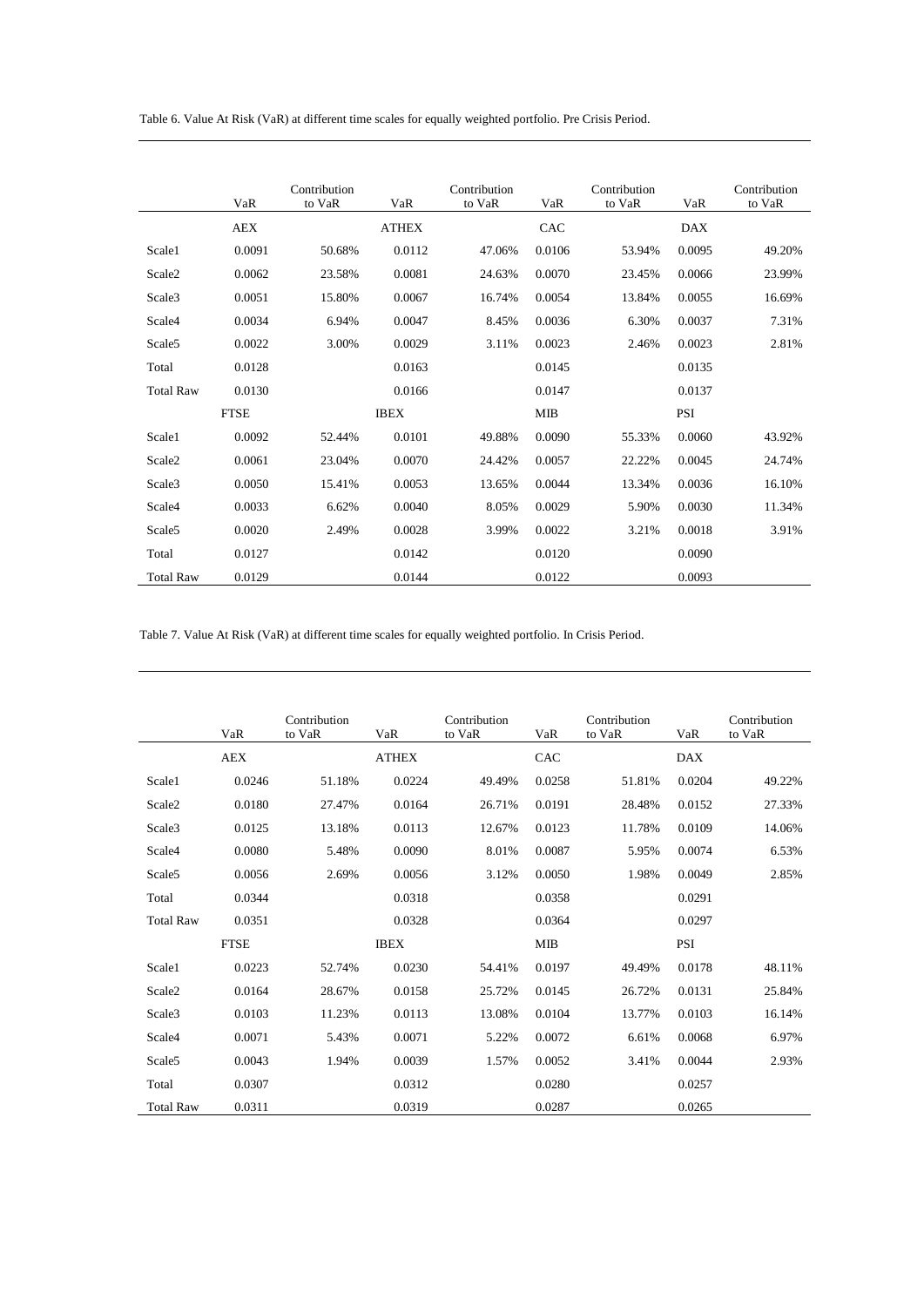|                    | VaR         | Contribution<br>to VaR | VaR          | Contribution<br>to VaR | VaR        | Contribution<br>to VaR | VaR        | Contribution<br>to VaR |
|--------------------|-------------|------------------------|--------------|------------------------|------------|------------------------|------------|------------------------|
|                    | <b>AEX</b>  |                        | <b>ATHEX</b> |                        | CAC        |                        | <b>DAX</b> |                        |
| Scale1             | 0.0156      | 43.55%                 | 0.0270       | 49.40%                 | 0.0188     | 46.04%                 | 0.0148     | 43.36%                 |
| Scale2             | 0.0123      | 27.36%                 | 0.0212       | 30.54%                 | 0.0150     | 29.31%                 | 0.0123     | 29.67%                 |
| Scale3             | 0.0098      | 17.40%                 | 0.0138       | 12.84%                 | 0.0109     | 15.40%                 | 0.0094     | 17.38%                 |
| Scale4             | 0.0067      | 8.05%                  | 0.0087       | 5.12%                  | 0.0070     | 6.42%                  | 0.0059     | 6.81%                  |
| Scale5             | 0.0045      | 3.64%                  | 0.0056       | 2.11%                  | 0.0047     | 2.83%                  | 0.0038     | 2.78%                  |
| Total              | 0.0236      |                        | 0.0384       |                        | 0.0277     |                        | 0.0225     |                        |
| <b>Total Raw</b>   | 0.0239      |                        | 0.0389       |                        | 0.0280     |                        | 0.0229     |                        |
|                    | <b>FTSE</b> |                        | <b>IBEX</b>  |                        | <b>MIB</b> |                        | <b>PSI</b> |                        |
| Scale1             | 0.0132      | 44.52%                 | 0.0173       | 41.94%                 | 0.0187     | 47.07%                 | 0.0156     | 45.63%                 |
| Scale <sub>2</sub> | 0.0108      | 29.47%                 | 0.0150       | 31.52%                 | 0.0146     | 28.89%                 | 0.0130     | 31.48%                 |
| Scale3             | 0.0080      | 16.50%                 | 0.0110       | 17.07%                 | 0.0107     | 15.52%                 | 0.0086     | 13.81%                 |
| Scale4             | 0.0050      | 6.50%                  | 0.0068       | 6.57%                  | 0.0068     | 6.16%                  | 0.0055     | 5.67%                  |
| Scale5             | 0.0034      | 3.01%                  | 0.0045       | 2.90%                  | 0.0042     | 2.36%                  | 0.0043     | 3.41%                  |
| Total              | 0.0198      |                        | 0.0267       |                        | 0.0273     |                        | 0.0231     |                        |
| <b>Total Raw</b>   | 0.0200      |                        | 0.0270       |                        | 0.0276     |                        | 0.0234     |                        |

<span id="page-22-12"></span>Table 8. Value At Risk (VaR) at different time scales for equally weighted portfolio. Post Crisis Period.

Table 9. Value At Risk (VaR) at different time scales for equally weighted portfolio. Forc Crisis Period.

<span id="page-22-11"></span><span id="page-22-10"></span><span id="page-22-9"></span><span id="page-22-8"></span><span id="page-22-7"></span><span id="page-22-6"></span><span id="page-22-5"></span><span id="page-22-4"></span><span id="page-22-3"></span><span id="page-22-2"></span><span id="page-22-1"></span><span id="page-22-0"></span>

|                    | VaR         | Contribution<br>to VaR | VaR          | Contribution<br>to VaR | VaR        | Contribution<br>to VaR | VaR    | Contribution<br>to VaR |
|--------------------|-------------|------------------------|--------------|------------------------|------------|------------------------|--------|------------------------|
|                    | <b>AEX</b>  |                        | <b>ATHEX</b> |                        | CAC        |                        | DAX    |                        |
| Scale1             | 0.0164      | 54.29%                 | 0.0345       | 46.37%                 | 0.0187     | 51.22%                 | 0.0135 | 45.67%                 |
| Scale <sub>2</sub> | 0.0114      | 26.37%                 | 0.0264       | 27.10%                 | 0.0141     | 29.15%                 | 0.0113 | 31.93%                 |
| Scale3             | 0.0084      | 14.35%                 | 0.0176       | 12.08%                 | 0.0100     | 14.63%                 | 0.0082 | 17.01%                 |
| Scale4             | 0.0042      | 3.61%                  | 0.0142       | 7.85%                  | 0.0050     | 3.63%                  | 0.0036 | 3.32%                  |
| Scale <sub>5</sub> | 0.0026      | 1.38%                  | 0.0130       | 6.60%                  | 0.0031     | 1.36%                  | 0.0029 | 2.07%                  |
| Total              | 0.0223      |                        | 0.0507       |                        | 0.0262     |                        | 0.0200 |                        |
| <b>Total Raw</b>   | 0.0226      |                        | 0.0523       |                        | 0.0266     |                        | 0.0204 |                        |
|                    | <b>FTSE</b> |                        | <b>IBEX</b>  |                        | <b>MIB</b> |                        | PSI    |                        |
| Scale1             | 0.0120      | 55.63%                 | 0.0210       | 47.04%                 | 0.0227     | 48.94%                 | 0.0132 | 41.30%                 |
| Scale <sub>2</sub> | 0.0083      | 26.64%                 | 0.0167       | 29.95%                 | 0.0174     | 28.93%                 | 0.0108 | 27.82%                 |
| Scale3             | 0.0055      | 11.86%                 | 0.0125       | 16.64%                 | 0.0131     | 16.37%                 | 0.0081 | 15.65%                 |
| Scale4             | 0.0032      | 4.02%                  | 0.0062       | 4.12%                  | 0.0064     | 3.87%                  | 0.0067 | 10.57%                 |
| Scale <sub>5</sub> | 0.0022      | 1.85%                  | 0.0046       | 2.26%                  | 0.0045     | 1.89%                  | 0.0044 | 4.66%                  |
| Total              | 0.0161      |                        | 0.0306       |                        | 0.0324     |                        | 0.0206 |                        |
| <b>Total Raw</b>   | 0.0163      |                        | 0.0313       |                        | 0.0331     |                        | 0.0211 |                        |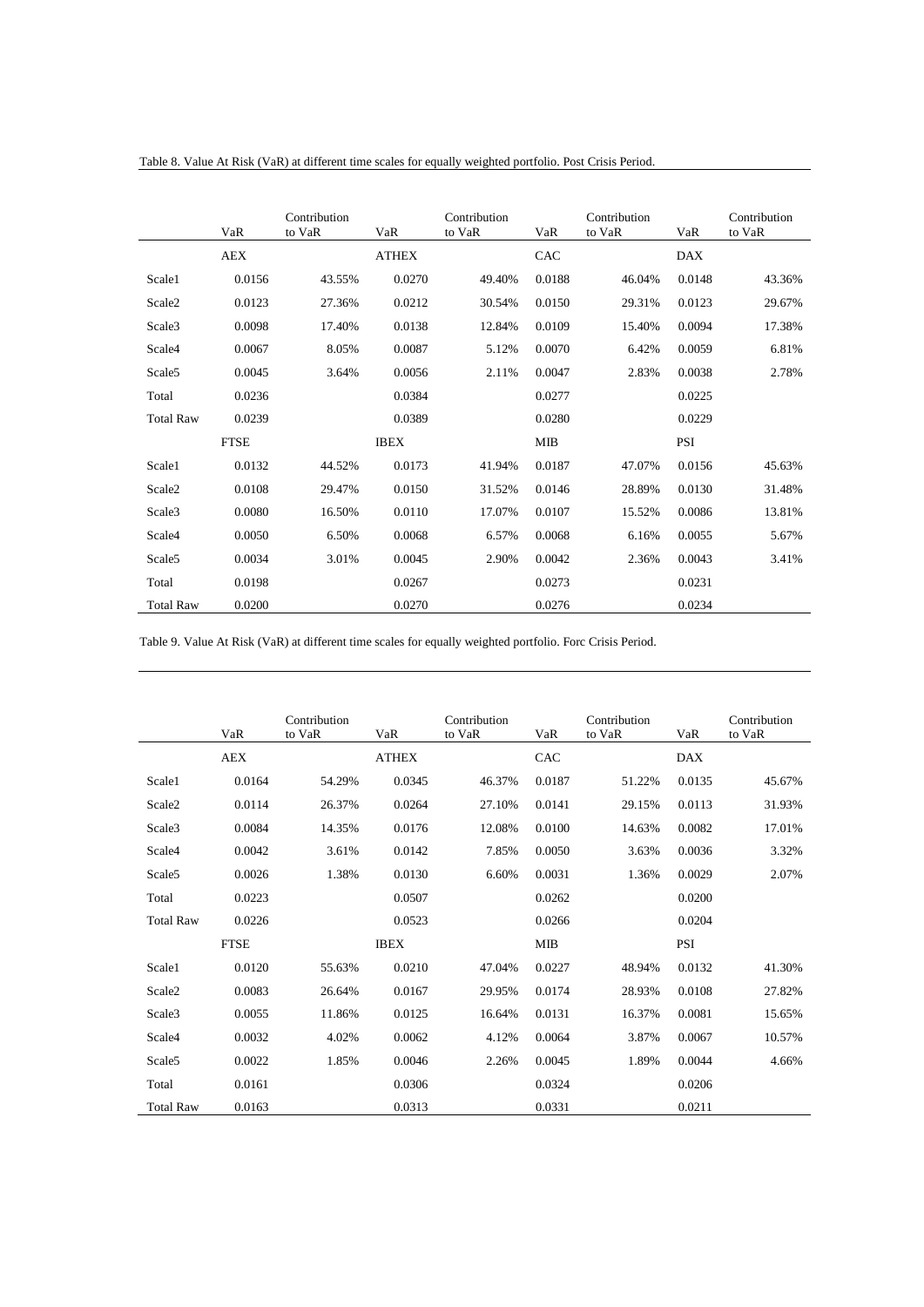<span id="page-23-9"></span><span id="page-23-2"></span>Table 10. Value At Risk (VaR) at different time scales for equally weighted portfolio. All Crisis Period.

<span id="page-23-12"></span><span id="page-23-11"></span><span id="page-23-10"></span><span id="page-23-7"></span><span id="page-23-4"></span>

|                    | VaR         | Contribution<br>to VaR | VaR          | Contribution<br>to VaR | VaR        | Contribution<br>to VaR | VaR        | Contribution<br>to VaR |
|--------------------|-------------|------------------------|--------------|------------------------|------------|------------------------|------------|------------------------|
|                    | <b>AEX</b>  |                        | <b>ATHEX</b> |                        | CAC        |                        | <b>DAX</b> |                        |
| Scale1             | 0.0175      | 49.69%                 | 0.0231       | 48.76%                 | 0.0194     | 50.37%                 | 0.0154     | 47.35%                 |
| Scale <sub>2</sub> | 0.0129      | 27.14%                 | 0.0175       | 28.05%                 | 0.0146     | 28.46%                 | 0.0119     | 28.24%                 |
| Scale3             | 0.0094      | 14.46%                 | 0.0118       | 12.85%                 | 0.0099     | 13.26%                 | 0.0088     | 15.51%                 |
| Scale <sub>4</sub> | 0.0061      | 6.01%                  | 0.0086       | 6.76%                  | 0.0066     | 5.84%                  | 0.0056     | 6.29%                  |
| Scale <sub>5</sub> | 0.0041      | 2.71%                  | 0.0063       | 3.58%                  | 0.0039     | 2.07%                  | 0.0036     | 2.62%                  |
| Total              | 0.0248      |                        | 0.0330       |                        | 0.0273     |                        | 0.0224     |                        |
| <b>Total Raw</b>   | 0.0253      |                        | 0.0338       |                        | 0.0277     |                        | 0.0228     |                        |
|                    | <b>FTSE</b> |                        | <b>IBEX</b>  |                        | <b>MIB</b> |                        | <b>PSI</b> |                        |
| Scale1             | 0.0155      | 51.09%                 | 0.0180       | 49.04%                 | 0.0173     | 49.17%                 | 0.0140     | 46.30%                 |
| Scale2             | 0.0116      | 28.23%                 | 0.0137       | 28.14%                 | 0.0129     | 27.52%                 | 0.0109     | 28.02%                 |
| Scale3             | 0.0078      | 12.79%                 | 0.0099       | 14.82%                 | 0.0094     | 14.71%                 | 0.0080     | 15.13%                 |
| Scale4             | 0.0052      | 5.72%                  | 0.0061       | 5.70%                  | 0.0060     | 5.90%                  | 0.0056     | 7.28%                  |
| Scale <sub>5</sub> | 0.0032      | 2.17%                  | 0.0039       | 2.30%                  | 0.0040     | 2.70%                  | 0.0037     | 3.27%                  |
| Total              | 0.0218      |                        | 0.0257       |                        | 0.0246     |                        | 0.0206     |                        |
| <b>Total Raw</b>   | 0.0220      |                        | 0.0262       |                        | 0.0251     |                        | 0.0212     |                        |

#### <span id="page-23-15"></span><span id="page-23-14"></span><span id="page-23-13"></span><span id="page-23-6"></span><span id="page-23-3"></span><span id="page-23-1"></span>**References**

- <span id="page-23-16"></span>Alexandridis, A., and Zapranis, A. (2012). "Wind Derivatives: Modeling and Pricing." *Computational Economics* (accepted, to appear).
- Brailsford, T. J., and Faff, R. W. (1997). "Testing the conditional CAPM and the effect of intervaling: a note." *Pacific-Basin Finance Journal*, 5(5), 527-537.
- <span id="page-23-17"></span><span id="page-23-5"></span>Cao, L., Hong, Y., Fang, H., and He, G. (1995). "Predicting Chaotic Time Series With Wavelet Networks." *Physica D*, 85, 225-238.
- Daubechies, I. (1992). *Ten Lectures on Wavelets*, SIAM, Philadelphia, USA.
- <span id="page-23-21"></span>Donoho, D. L., and Johnstone, I. M. (1994). "Ideal Spatial Adaption by Wavelet Shrinkage." *Biometrika*, 81, 425-455.
- <span id="page-23-18"></span>Fama, E. F., and French, K. R. (1996). "The CAPM is Wanted, Dead or Alive." *The Journal of Finance*, 51(5), 1947-1958.
- Fang, Y., and Chow, T. W. S. (2006). "Wavelets Based Neural Network for Function Approximation." *Lecture Notes in Computer Science*, 3971, 80-85.
- <span id="page-23-22"></span>Fernandez, V. (2006). "The CAPM and value at risk at different time-scales." *International Review of Financial Analysis*, 15(3), 203-219.
- <span id="page-23-19"></span>Fernandez, V. P. (2005). "The international CAPM and a wavelet-based decomposition of value at risk." *Studies in Nonlinear Dynamics and Econometrics*, 9(4).
- <span id="page-23-8"></span>Frankfurter, G. M., Leung, W. K., and Brockman, P. D. (1994). "Compounding period length and the market model." *Journal of Economics and business*, 46(3), 179-193.
- <span id="page-23-20"></span>Gausden, R., and Whitfield, I. A. (2000). "Testing the stochastic implications of the life cycle-permanent income hypothesis using UK regional time-series data." *Applied Economics*, 32(10), 1299-1310.
- <span id="page-23-0"></span>Gençay, R., Selçuk, F., and Whitcher, B. (2002). *An introduction to wavelets and other filtering methods in finance and economics*, Academic Press, London.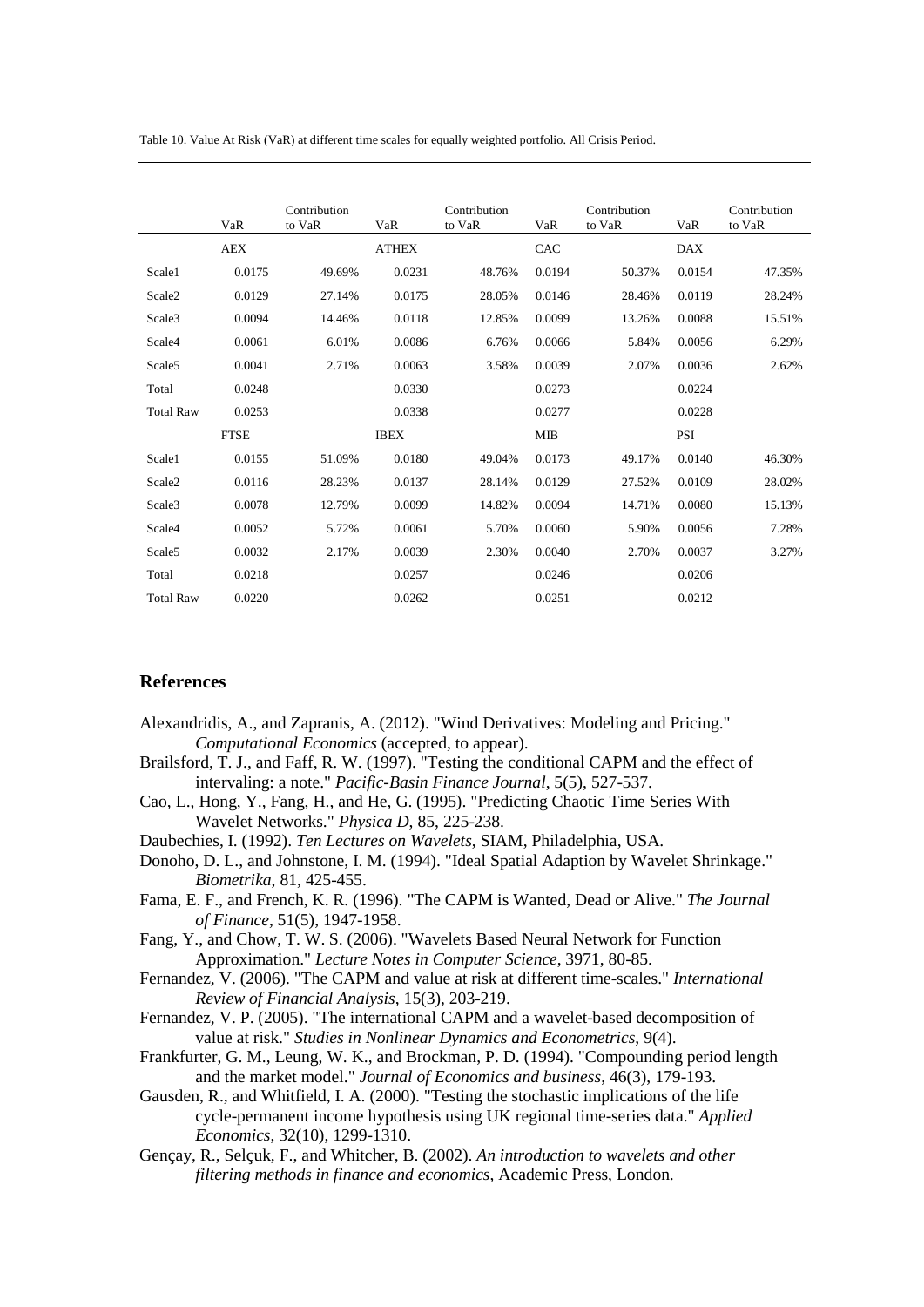- <span id="page-24-1"></span>Gençay, R., Selçuk, F., and Whitcher, B. (2003). "Systematic risk and timescales." *Quantitative Finance*, 3, 108-116.
- <span id="page-24-2"></span>Gençay, R., Selçuk, F., and Whitcher, B. (2005). "Multiscale systematic risk." *Journal of International Money and Finance*, 24(1), 55-70.
- <span id="page-24-0"></span>Grossmann, A., and Morlet, J. (1984). "Decomposition of Hardy functions intro squareintegrable wavelets of constant shape." *SIAM Journal of Mathematical Analysis*, 15(4), 723-736.
- <span id="page-24-3"></span>Handa, P., Kothari, S. P., and Wasley, C. (1993). "Sensitivity of Multivariate Tests of the Capital Asset-Pricing Model to the Return Measurement Interval." *The Journal of Finance*, 48(4), 1543-1551.
- <span id="page-24-4"></span>He, K., Lai, K. K., and Yen, J. (2012). "Ensemble forecasting of Value at Risk via Multi Resolution Analysis based methodology in metals markets." *Expert Systems with Applications*, 39(4), 4258-4267.
- <span id="page-24-5"></span>In, F., and Kim, S. (2006a). "The hedge ratio and the empirical relationship between the stock and futures markets: A new approach using wavelet analysis." *Journal of Business*, 79(2), 799-820.
- In, F., and Kim, S. (2006b). "Multiscale hedge ratio between the Australian stock and futures markets: Evidence from wavelet analysis." *Journal of Multinational Financial Management*, 16(4), 411-423.
- In, F., and Kim, S. (2007). "A note on the relationship between Fama–French risk factors and innovations of ICAPM state variables." *Finance Research Letters*, 4(3), 165-171.
- Kaiser, G. (1994). *A Friendly Guide To Wavelets*, Birkhauser.
- Kim, S., and In, F. (2005). "The relationship between stock returns and inflation: new evidence from wavelet analysis." *Journal of Empirical Finance*, 12, 435– 444.
- Kim, S., and In, F. (2007). "On the relationship between changes in stock prices and bond yields in the G7 countries: Wavelet analysis." *Journal of International Financial Markets Money and Finance*, 17, 167-179.
- Kothari, S. P., Shanken, J. A. Y., and Sloan, R. G. (1995). "Another Look at the Cross-section of Expected Stock Returns." *The Journal of Finance*, 50(1), 185-224.
- Lintner, J. (1965). "The valuation of risk assets and the selection of risky investments in stock portfolios and capital budgets." *The review of economics and statistics*, 47(1), 13-37.
- Maharaj, E. A., Galagedera, D. U. A., and Dark, J. (2011). "A comparison of developed and emerging equity market return volatility at different time scales." *Managerial Finance*, 37(10), 940-952.
- Mallat, S. G. (1999). *A Wavelet Tour of Signal Processing*, Academic Press, San Diego.
- Masih, M., Alzahrani, M., and Al-Titi, O. (2010). "Systematic risk and time scales: New evidence from an application of wavelet approach to the emerging Gulf stock markets." *International Review of Financial Analysis*, 19(1), 10-18.
- Misiti, M., Misiti, Y., Oppenheim, G., and Poggi, J.-M. (2009). *Wavelet Toolbox 4: User's Guide*, MathWorks, USA.
- Norsworthy, J. R., Li, D., and Gorener, R. (2000). "Wavelet-based analysis of time series: an export from engineering to finance." *Engineering Management Society, 2000. Proceedings of the 2000 IEEE*, 126-132.
- Percival, D., and Walden, A. (2000). *Wavelets analysis for time series analysis*, Cambridge University Press, Cambridge, U.K.
- Rabeh, K. K., and Mohamed, B. B. (2011). "A time-scale analysis of systematic risk: waveletbased approach."
- Ramsey, J. B. (1999). "The Contribution of Wavelets to the Analysis of Economic and Financial Data." *Philosophical Transactions: Mathematical, Physical and Engineering Sciences*, 357(1760), 2593-2606.
- Rua, A., and Nunes, L. C. (2012). "A wavelet-based assessment of market risk: The emerging markets case." *The Quarterly Review of Economics and Finance*, 52(1), 84-92.
- Sharpe, W. F. (1964). "CAPITAL ASSET PRICES: A THEORY OF MARKET EQUILIBRIUM UNDER CONDITIONS OF RISK\*." *The Journal of Finance*, 19(3), 425-442.